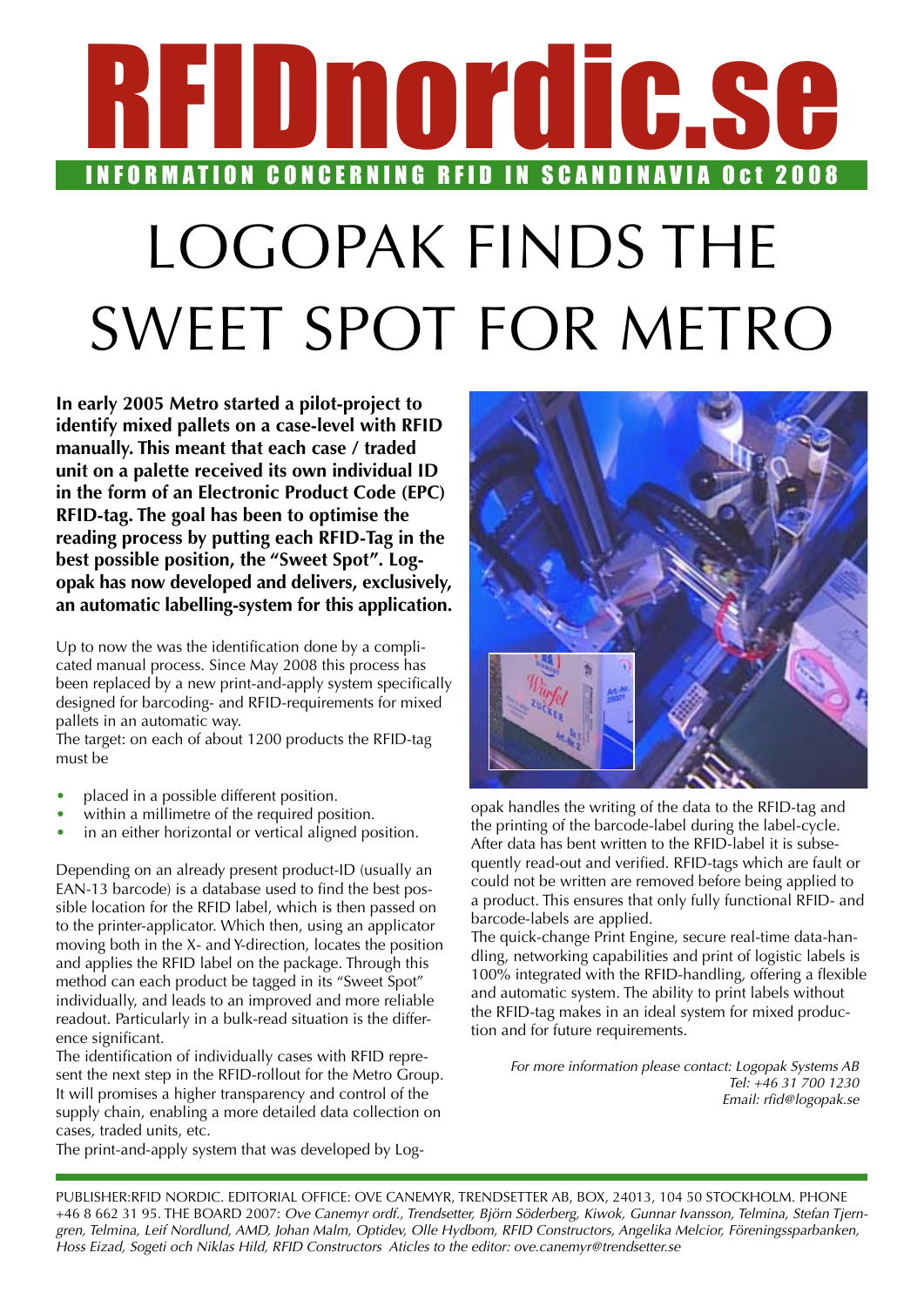

## **contents:**

- **Page 1 [Logopa k finds the](#page-0-0) [Sweet Spot for Metro](#page-0-0)**
- **Page 2 RFID tags from UPM Raflatac assure fast and accurate deliveries for log house manufacturer Honkarakenne**
- **Page 3 [Revolutionary wireles](#page-2-0) [RFID solution for the](#page-2-0) [concrete industry](#page-2-0)**
- **Page 4 [IDENTEC SOLUTIONS](#page-3-0) [Technology rises with](#page-3-0) [New York Skyline](#page-3-0)**
- **Page 6 [Egg tracking with SIMATIC](#page-5-0)  [RF600 and SIMATIC IT](#page-5-0)**
- **Page 7 [The Key to RFID cabinets!](#page-6-0)**
- **Page 9 [Mobile payments and](#page-8-0)  [consumer informati on in](#page-8-0)  [each mans hand with RFID!](#page-8-0)**
- **Page 10 [More efective environmental](#page-9-0)  [work with the new service](#page-9-0)  [solution](#page-9-0)**
- **Page 11 [INFO STICK](#page-10-0)**
- **Page 12 [SOKYMAT AUTOMOTIVE](#page-11-0)  [mets harsh environment](#page-11-0)  [requirements with tough](#page-11-0) [new transponder](#page-11-0)**
- **Page 13 [RFID NORDIC](#page-12-0) [Scholarship 2008](#page-12-0)**
- **Page 14 [Programme for the](#page-13-0)  [International Seminars at](#page-13-0)  [RFID EXPO 2008 21-24 of](#page-13-0) [October.](#page-13-0)**
- **Page 20 [RFID members](#page-19-0)**

# **RFID tags from UPM Raflatac assure fast and accurate deliveries for log house manufacturer Honkarakenne**

**Log house manufacturer Honkarakenne has gained substantial benefits since implementing RFID tags in its production. Tags attached to individual logs contribute to the fact that several unique detached houses can be manufactured simultaneously. In addition to accelerating the manufacturing process, the tags indicate the correct location for each log in the construction stage.** 

From the customers' perspective this means faster and accurately compiled deliveries. Honkarakenne's RFID system uses UHF EPC Gen2 ShortDipole tags from UPM Raflatac.

Honkarakenne was one of the first in its field to start piloting an RFID system in 2007, and the experience has been good. "Unlike the bar code technology we used before, the RFID tags do not require a direct line of sight with the reader and they function faultlessly even in demanding industrial environments. We have achieved excellent read rates, so it is no longer necessary to identify logs manually. This, in turn, has accelerated our processes," says Olavi Piispanen, Maintenance Manager at Honkarakenne.

Each log house consists of some thousand logs. Each log and it's millings need to be carefully identified in the production phase for them to arrive in the right place at the construction stage. "In practice, tags are attached to each log after they have been cut to the right measurements during planing. The tags then inform the production line about the actions that need to be carried out on

individual logs. RFID readers located in automated machines identify the logs, and tooling machines carry out actions defined in the design phase. Next, the logs are identified just before the computer vision which is used to check that the logs have been through all the right operations. The logs are identified once more before packing to assure accurately compiled deliveries to builders, complete with a packing list," Piispanen explains. Honkarakenne currently uses around 2,000 RFID tags in its production each day.



Confirming the authenticity and origin of products and introducing automation to various functions are typical of the industry challenges solved by RFID. "As raw material costs continue to rise, materials need to be utilized more carefully. Speed and efficiency in the supply chain are competitive advantages, and an area where RFID offers undisputed benefits,"says Jari Ovaskainen, Business Development Director, UPM Raflatac, RFID.

*For further information, please contact: Mr Jari Ovaskainen, Business Development Director, RFID, UPM Raflatac, tel. +358 40 353 2880 Mr Reijo Virtanen, Director of Production, Honkarakenne, tel. +358 40 5430829, reijo.virtanen@honka.com Mr Olavi Piispanen, Maintenance Manager, Honkarakenne, tel. +358 400 323962, olavi.piispanen@honka.com*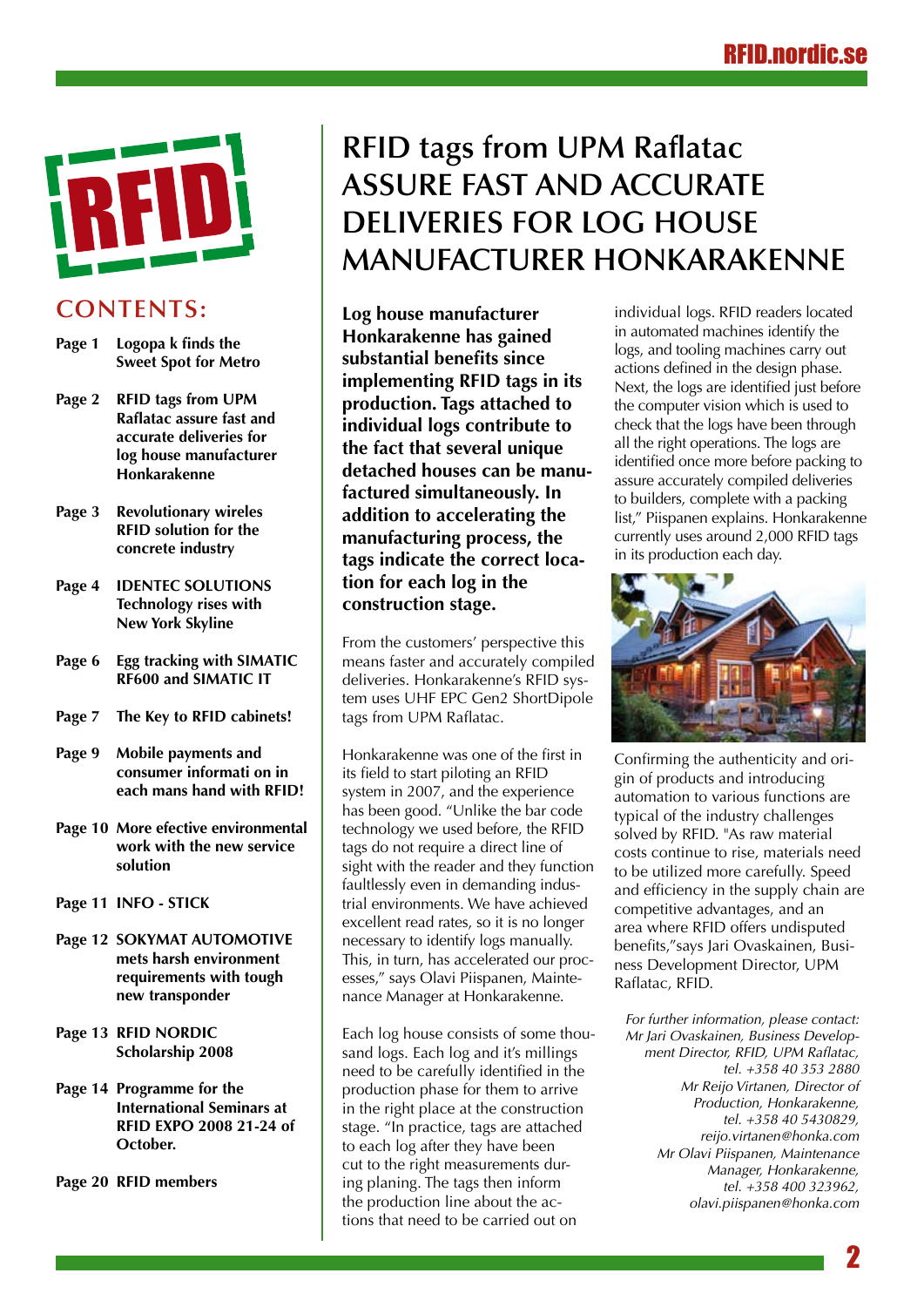# <span id="page-2-0"></span>Revolutionary wireless RFID solution for the concrete industry

**International Coding Technologies, Inc. (ICT) has developed a revolutionary wireless RFID solution for the concrete industry. The solution streamlines critical production and inventory management processes and uses UPM Raflatac's Gen2 RFID tags.**

The system, TrackCon®, offers a complete product identification and tracking system, using a mobile computer with RFID read capabilities and a Cast-A-Code® tag to provide cradle-tograve traceability of manufactured concrete structures, including precast, prestress and architectural products. The Cast-A-Code® tag features UPM Raflatac's DogBone UHF tag and a water-tight, castable RFID inlay that affixes securely to concrete structures.

The manufactured concrete industry has historically struggled with inventory management challenges. Main issues include manually handled quality control processes, difficulties in verifying customer receipt of materials and high logistical costs due to material returns and reshipments. By serializing each structure and providing real-time data on the location of individual structures, TrackCon® allows concrete manufacturers to optimize critical production and distribution processes.

RFID data is used to identify and solve quality issues, ensure that the right materials are shipped to customers, automatically record the GPS coordinates of delivered materials and prepare accurate invoices.



TrackCon® also enables concrete manufacturers to deliver superior service by providing customers with the critical information they need to manage inventory in large-scale building projects. In addition, it helps identify and trace concrete structures across their lifespans to maintain their structural integrity and safety.

"We believe the combination of Cast-A-Code® and TrackCon® will give our business the same real-time management tools other industries have enjoyed for years," says Greg Stratis, General Manager, EF Shea.

To develop TrackCon®, ICT needed to overcome technical obstacles, including creating a form that could be anchored to concrete structures and ensuring that RFID tags would read accurately through up to 12 inches of concrete.

"After extensive testing, we determined that UPM Raflatac's DogBone UHF RFID tags provided the best read rates from the furthest distances, allowing us to offer our customers a truly powerful RFID-enabled productivity solution," says Tom Tilson, CEO, International Coding Technologies, Inc.

"UPM Raflatac is pleased to partner with ICT to develop a new system that offers innovative, leap-ahead inventory management capabilities to the manufactured concrete industry," says Jan Svoboda, RFID Sales & Marketing Director, Americas, UPM Raflatac. "We believe that the TrackCon® solution and our DogBone UHF tag provide customers with powerful insights they can use to optimize their supply chains and strengthen vital business relationships."

*For further information please contact: Mr Jan Svoboda, Sales and Marketing Director, Americas, RFID, UPM Raflatac Tel. +1 805 312 4679*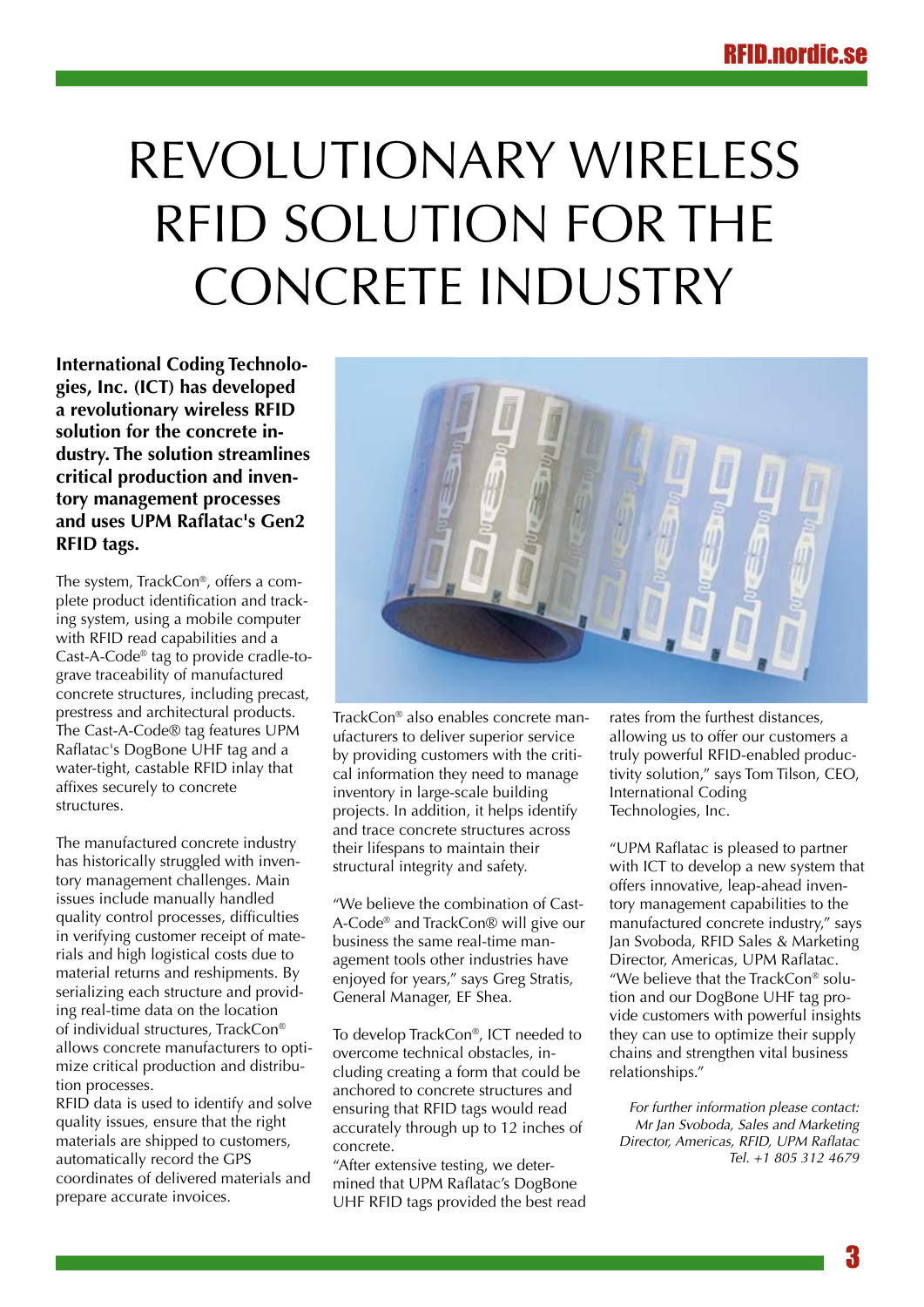# <span id="page-3-0"></span>IDENTEC SOLUTIONS TECHNOLOGY RISES WITH New York Skyline

**IDENTEC SOLUTIONS groundbreaking Intelligent Long Range (ILR) RFID technology is playing an instrumental role in the construction of the monumental Freedom Tower located at the World Trade Center site in downtown Manhattan. Construction of the 1,776 foot tower has been underway since April of 2006 with an anticipated opening sometime in 2011.**

Every slab of cement throughout this dramatic building, including the footings, core walls, elevator shafts, stairs wells, and all mechanical spaces throughout the Freedom Tower complex, will have utilized IDENTEC SOLU-TIONS technology. IDENTEC SOLUTIONS i-Q32 Temperature Tracking Tags are embedded in the concrete and wirelessly send temperature information to the Concrete Maturity Monitoring System (CMMS) developed by Wake, Inc. This process allows the contractor to better manage concrete maturity in all of the walls and other structural components, which can be as thick as 20 feet, which make up the building.

As the world's tallest building when completed, the Freedom Tower utilizes core footings which have a concrete strength of 14,000 psi, three times the norm and a record in the NYC construction industry. The Concrete Maturity Monitoring System (CMMS) pro-



vides a major change in the process of collecting temperature data at several locations within a concrete project. The CMMS eliminates the need for probes and wires attached to external devices. This will help the contractor determine ultimate concrete maturity

and strength more effectively, thus cutting down on construction time and costs.

"We are honoured that IDENTEC

SOLUTIONS technology was selected to play an integral role in the construction of this iconic building," states IDENTEC SOLU-TIONS Executive Vice President Global Sales, Peter Linke. "The Freedom Tower will be a significant landmark and we are pleased to be part of the rebuilding of the World Trade Center in downtown New York City."

Currently in progress is the installation of the Freedom Tower's foundation including rebar installation for the buildings core footings, steel columns, and the pouring of concrete for the foundation.

Tishman Realty and Construction, the contractor responsible for the overall building of the Freedom Tower, selected IDENTEC SOLU-TIONS technology along with Wake, Inc.'s CMMS system as the ideal method for ensuring

absolute structural performance while at the same time increasing construction efficiency.

#### **About Wake, Inc.**

WAKE, INC. located in Sturgis, MI provides bar code, RFID, and data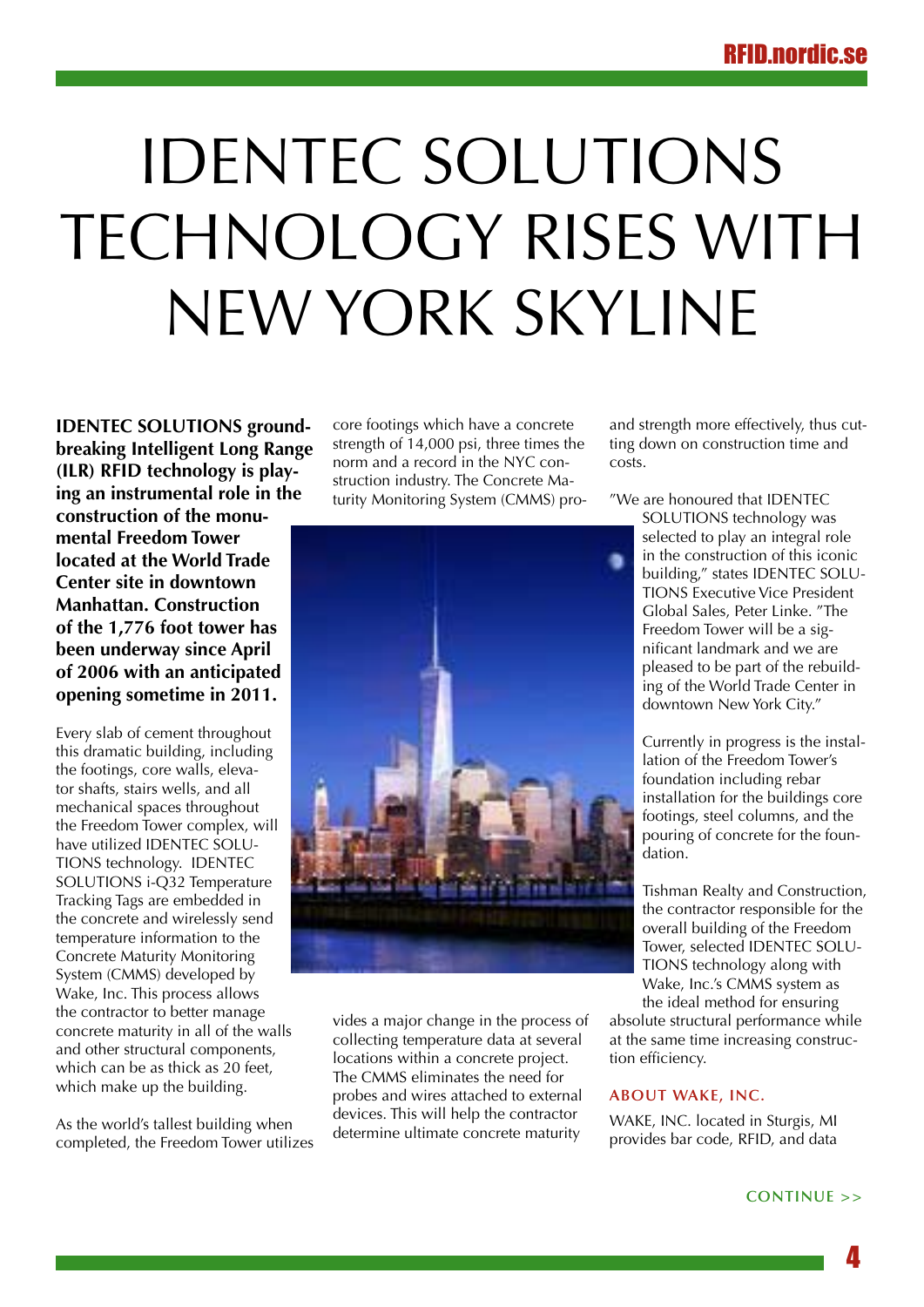collection solutions to a wide array of firms and organizations. The Concrete Maturity Monitoring System was developed in 2003 and has received the 2004 NOVA award from the Construction Innovation Forum.

The Concrete Maturity Monitoring System (CMMS) provides a major change in the process of collecting temperature data at several locations within a concrete project by using active RFID tags that are embedded in concrete and that have the ability to collect, store and transmit temperature data during the curing process. The CMMS eliminates the need for probes and wires attached to external devices. It is the convenience and simplicity of the system that allows contractors, engineering firms, and testing facilities to gather raw temperature data. The raw temperature data provides the information to determine optimum concrete strength, curing rates, and documented quality control data for the project.

Wake, Inc. provides solutions to some of the world's leading companies including DOW Chemical, Coca Cola, General Motors, British Petroleum and Ford. For more information visit www. wakeinc.com.

#### **About IDENTEC SOLUTIONS**

Award winning active RFID solution provider, IDENTEC SOLUTIONS is the global leader in wireless tracking and tracing solutions that include intelligent long-range active RFID technology. IDENTEC SOLUTIONS' technology and products are utilized by some of the world's largest companies to facilitate and better manage critical processes or to help track valuable assets in a completely reliable and secure manner. The Intelligent Long Range® (ILR®) active RFID System can identify, locate, track and communicate with assets at a distance of up to 500 meters to deliver superior supply chain real-time visibility in dynamic, demanding environments.

IDENTEC SOLUTIONS' expertise and experience is used by systems integrators and end use customers worldwide in the automotive, transportation and logistics and aerospace and defence industries. As an industry leader, IDENTEC SOLUTIONS has provided asset management solutions and support for a variety of organizations, including an impressive roster of Fortune 500 clients such as Volkswagen, Deutsche Post and General Electric. IDENTEC SOLUTIONS is a privatelyheld company that is headquartered in Lustenau, Austria. The company's U.S. headquarters is located in Dallas, Texas, with customer service centers in Hong Kong, Germany, Australia and Norway. For more information please visit www.identecsolutions.com.

*For more information please take contact with Identec Solutions Nordic Anders Boman +46 (0)361350 80 e-mail: aboman@identecsolutions.com*

**Do You know anyone interested in RFID? Sign on an email for our Daliy News info about RFID around the Globe.** *Send an email to* **ove.canemyr@trendsetter.se**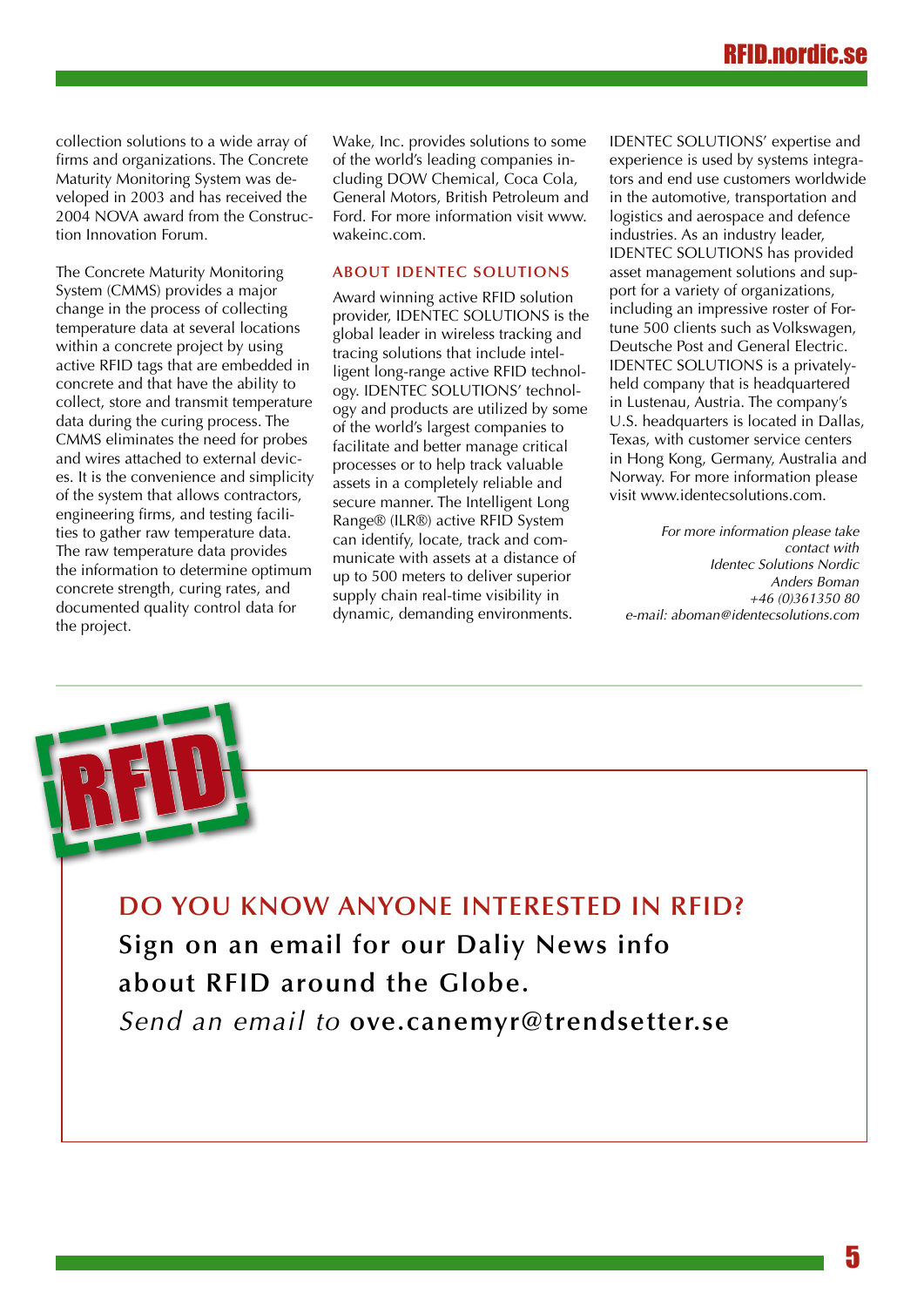# <span id="page-5-0"></span>EGG TRACKING WITH SIMATIC RF600 and SIMATIC IT

### **Success story of the RFID system used in the food and beverage industry**

#### **The project**

Radio Frequency Identification (RFID) makes an important contribution in helping companies to comply with consumer-protection regulations and



EU directives aimed at ensuring maximum safety in the food and beverage industry. It enables

products and processes tobe tracked by means of automatic identification and continuous documentation. Grupo Leche Pascual Alimentación uses RFID technology for keeping track of liquid egg products.

#### **The customer**

Grupo Leche Pascual (GLP) produces and sells milk, milk products, juices, cereals, mineral water, eggs and egg products, refreshment beverages and animal feed. The company's utmost priority is to ensure that each one of its more than 300 different products is always of a high quality. In its production processes, GLP uses innovative and efficient technologies from leading hightech suppliers.

#### **The challenge**

Wherever food products have to be tracked, it is necessary to clearly identify the ingredients, suppliers and batch numbers for each final product and document the conditions of production and transport. In the case of Leche Pascual, it is not necessary to attach a transponder to each egg. Given that the ambient conditions as well as the origin of the animals or quality of the feedstuffs are constant,

it is sufficient to consider a hall of a chicken farm.

### **The solution RFID at the chicken farm**

The eggs are loaded onto trucks fitted with RFID transponders (tags). Each of these tags enables data to be read and written and carries a unique code. A software system logically links this code to all the relevant information such as the chicken farm, the hall and the date and time of detection. The system transmits the data of each truck to GLP in real time by means of GPRS and short message texts (SMS) together with the data relating to production



#### and stocks.

In the chicken farm, the information on the daily loads of the trucks are detected and collected by means of RFID. Transport monitoring The trucks used to transport the eggs have three SIMATIC RF660A RFID antennas and a SIMATIC Microbox PC 420 with which the tags can be read during loading. Once underway, the trucks are monitored via GPS. The temperature, any stops and opening of the doors are all registered automatically. The system is thus able to monitor constant continuation of the cooling chain.

RFID for further processing tasks

When unloading is carried out, the data acquired during the trip is sent to the system. The latter then checks this information against the data it previously received via GSM. For billing the chicken farm, the system automatically assigns the detected weight and quantity to the trucks during weighing. The trucks are now registered. If, for example, the cooling chain has been interrupted, a quality control system imposes a block on the eggs to prevent further processing and stops the trucks – thanks to RFID, without interrupting the actual work process. If a block has not been imposed, the data of the tags is sent to the farm's control center system (SIGP) and stored.

#### **The advantages**

Due to its robust housing, the read/ write device of the RFID system can be used in a wide temperature range and can cope with the demands of rough industrial

environments. System integration, purchasing and maintenance are facilitated by the fact that the central components of the system such as RFID technology in the UHF range, the SIMATIC IT software and the hardware for process data acquisition can be obtained in integral form from a single source. Thanks to RFID and SIMATIC IT, the company receives standardized information and is therefore able to pass on data to its production and qualitymanagement sections in order to improve overall efficiency. Automatic, seamless transparency and improves process quality. GLP and Siemens have thus combined procedural and technological know-how to create a pioneering solution for the future.

*For further information please contact: eva.eliopoulos@siemens.com*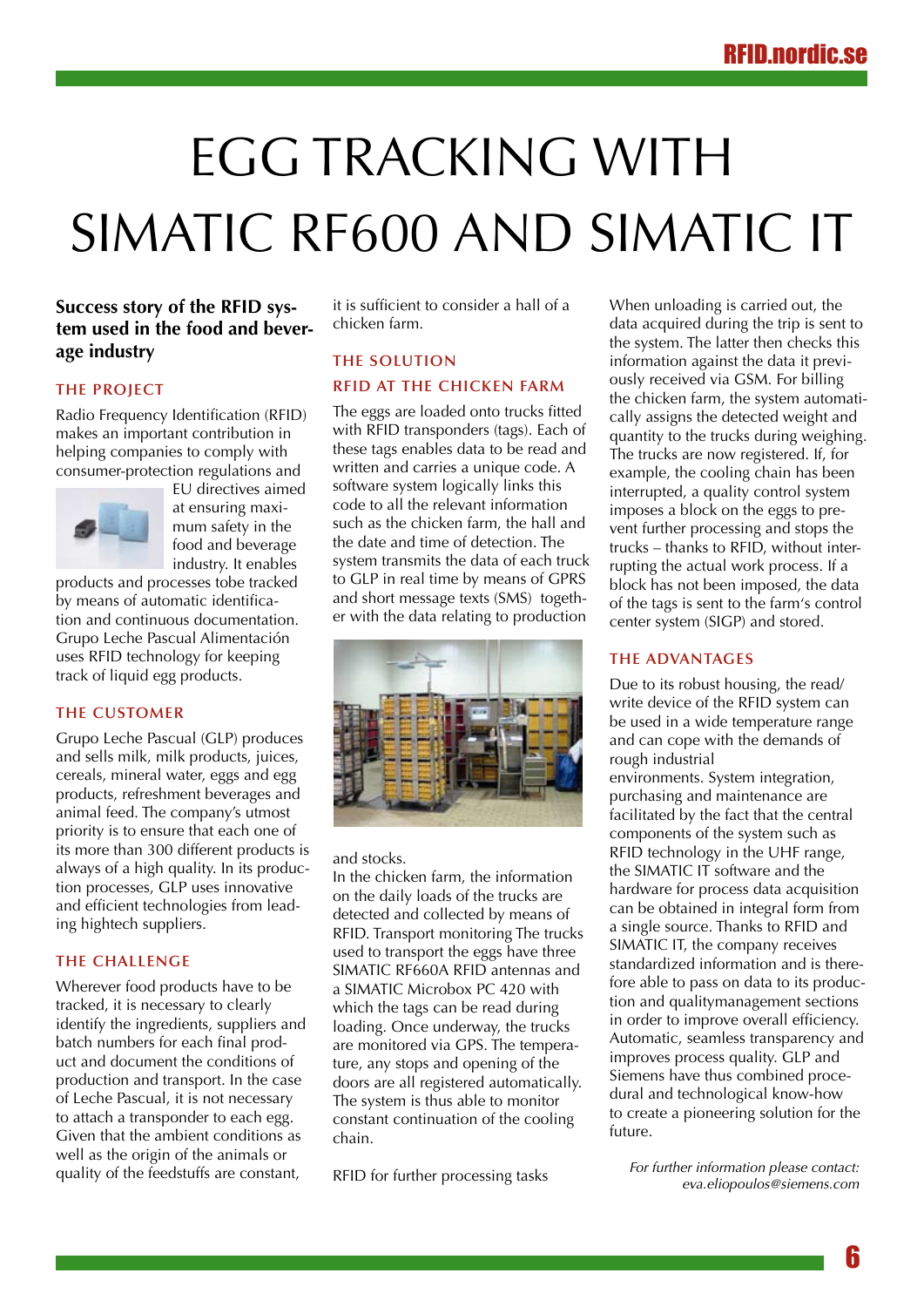# <span id="page-6-0"></span>The Key to RFID CABINETS!



**Developers at the http://www. rfig.se/ Radio Frequency Investment Group (RFIG) Sweden, in co-operation with Scandinavian Safe AB http://www.scandinaviansafe.se/ have start trading and taking orders on there new Key-cabinet based on RFID.** 

After the prototypes of the RFID key cabinets, over the past year has been tested and approved a full concept is released. RFIG, a developer and integrator of RFID systems, and, Scandinavian Safe the cabinet manufacturing partner, together they act as distributor of different combinations of RFID and other security equipments, they will begin marketing the Key cabinet IQ-key in Europe and the Persian Gulf this fall. Later, sales will begin in the United States and other areas. The real takeoff was at the Security fair in

Stockholm, Sweden last week!

The IQ-key offers facility manager and security personal several benefits. It lightens the workload and authorization in the concept of allowing access to keys and other objects only to those permitted to use them. More formally, authorization is a process (often part of a total security system), that protects delicate items by only allowing those resources to be used by authorized consumers that have been granted authority to use them. The personal that previously had to hand over all items directly or in complex matter, and now can do it safely, helps ensure that weaker spots in the logistic chain. they have a easy to use tool if they are pushed to hand over critical keys and other secured items.

Second, administrators have access to electronic data and can access needed

information that security officers and other can use in case a key is lost or is not returned properly.

Finally, the system times usage precisely so users don't get antsy to promote other ways and non interactive solutions.

Keys have passive, read/write RFID tags that operate at 125 kHz and/ or a 2.45 GHz air-interface and they are the most popular tags. They are attached to the keys preferable individually in a non manipulate able way – due to the fact that we have, not only full control of the users, who get in position of the key, as the system also have a timestamp return system. The system handles even temporary users, as they can deposit the keys without open the cabinet, in a special RFID equipped deposit cabinet. It is essential to notify that the cabinet and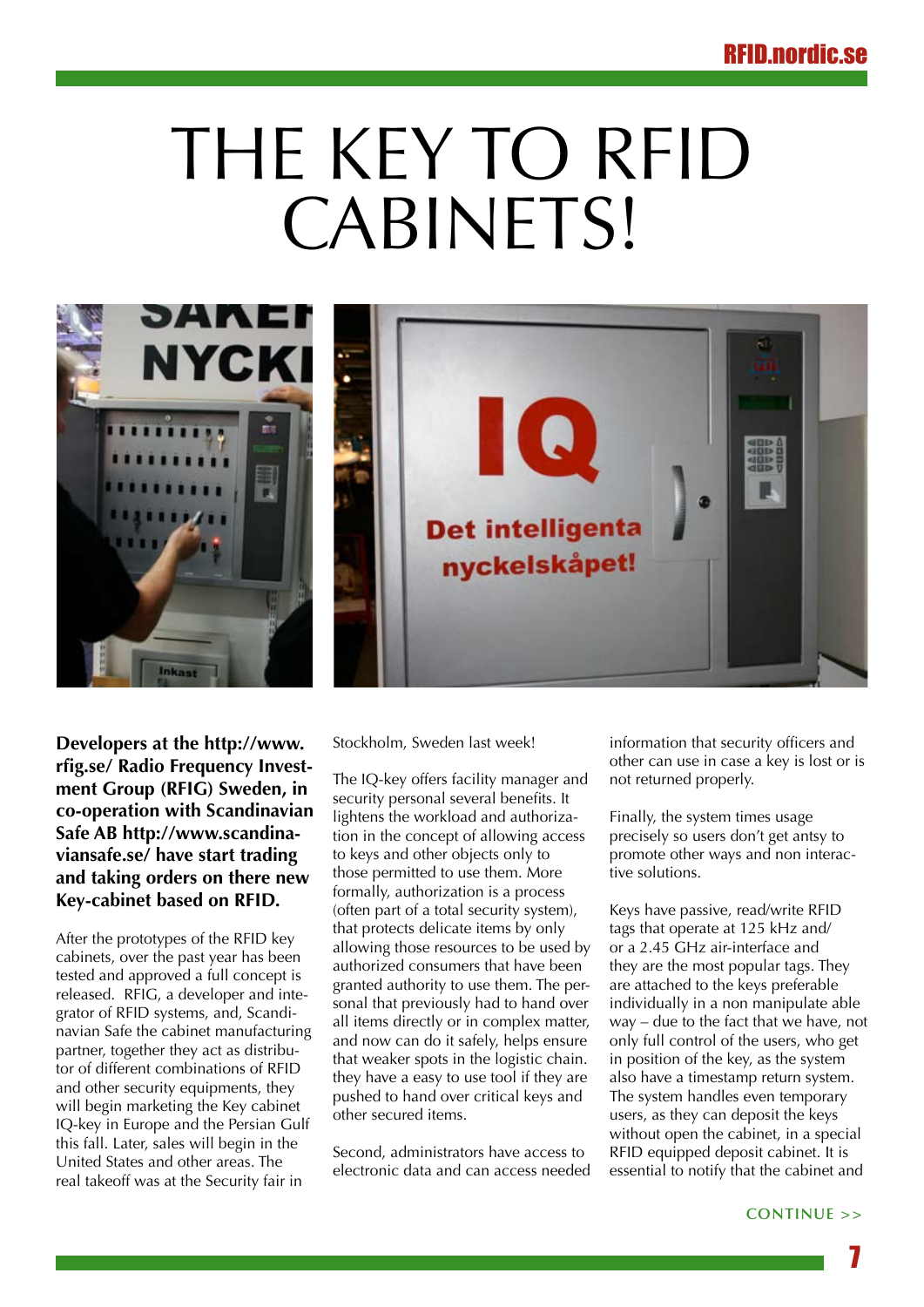## RFIN norr

the deposit system all are certified and approved to hold valuables according to the authorization authorities.

If the users have demands for RFID and/or biometric access approval the RFID interrogator reads the tag or the biometrics when the user approaches the cabinet and the key release procedure is started up. Some models also need a keypad to open and/or an alcohol testing equipment build in to the keypad. Some models include a GPRS wireless connection for transmitting data collected from the cabinets RFID antennas mounted around the keys if opening. The antenna reader also authoresses the lock holding each individual key and release the approved actual keys. The information is saved on the imbedded equipment as well as on the computer system.

The system can also be used in a mobile environment and then also be equipped with a GPS and/or GSM base station positioning system.

After the RFID system identifies a user, the computer system prompts the key holder, to select from a displayed individual list, to release the proper key or keys for a given user.

The designers of the system say it takes about five minutes for a user to learn how the cabinets works, and it is easy to remembered procedure or set time of the day and which window to approach the key in the cabinet. The system is programmed so that only one antenna can reach each key to prevent multiple grab of keys as only one key authorized user at the time can be



possessed. The door has to be closed and reopened before a new user can get hold of authorized keys.

"The system is really a tremendous development step forward," says Peter Hägglund, the Scandinavian Safe executive CEO. "The previous cabinet customers can se the benefits of the new enchantment and customers learned the benefit of the system rapidly, and their usage pf key cabinets improved. They understand that they will get more benefit out of this. It's a much more sophisticated way of administrating keys."

A few problems arose during development. Designers of the system had to adjust the covering made in a flexible way to fit in to different mechanical size of cabinets and also to protect the system from other electrical and me-

chanical threats. The RFID antennas, therefore, had to be adjusted to avoid interference with the metal in the keys. Designers also made later versions of the cabinet more stable after observing in initial tests and feedback from the users tried to manipulate and get the system to "tilt".

To supplement the power, a built in batteries in the equipment can be temporary used, or a power line can be run from a nearby facility if needed. What's more, users roughed up the RFID cabinet in stressed situations, so, designers decided to pack the RFID system in a protective way. The tags are sealed in the way that they are not sensitive to bad whether or wet environments.

Specially designed software controls the key cabinet system remotely. The data on every key and user specification are stored in the computer and sent once a day or instantly via direct connection or via a wireless connection and modem to an external database in a remote cabinet.

"ROI can be measured in less administration and authorizations procedures, smoother handover of keys or other delicate objects, and the extra time saved for, the owner and other staff, have due to the automated handover process," Peter Hägglund says.

#### **Go on and try it yourself!**

*For further information please call Lucas Åhlström +46 70 18 21 500 lucas@rfig.se*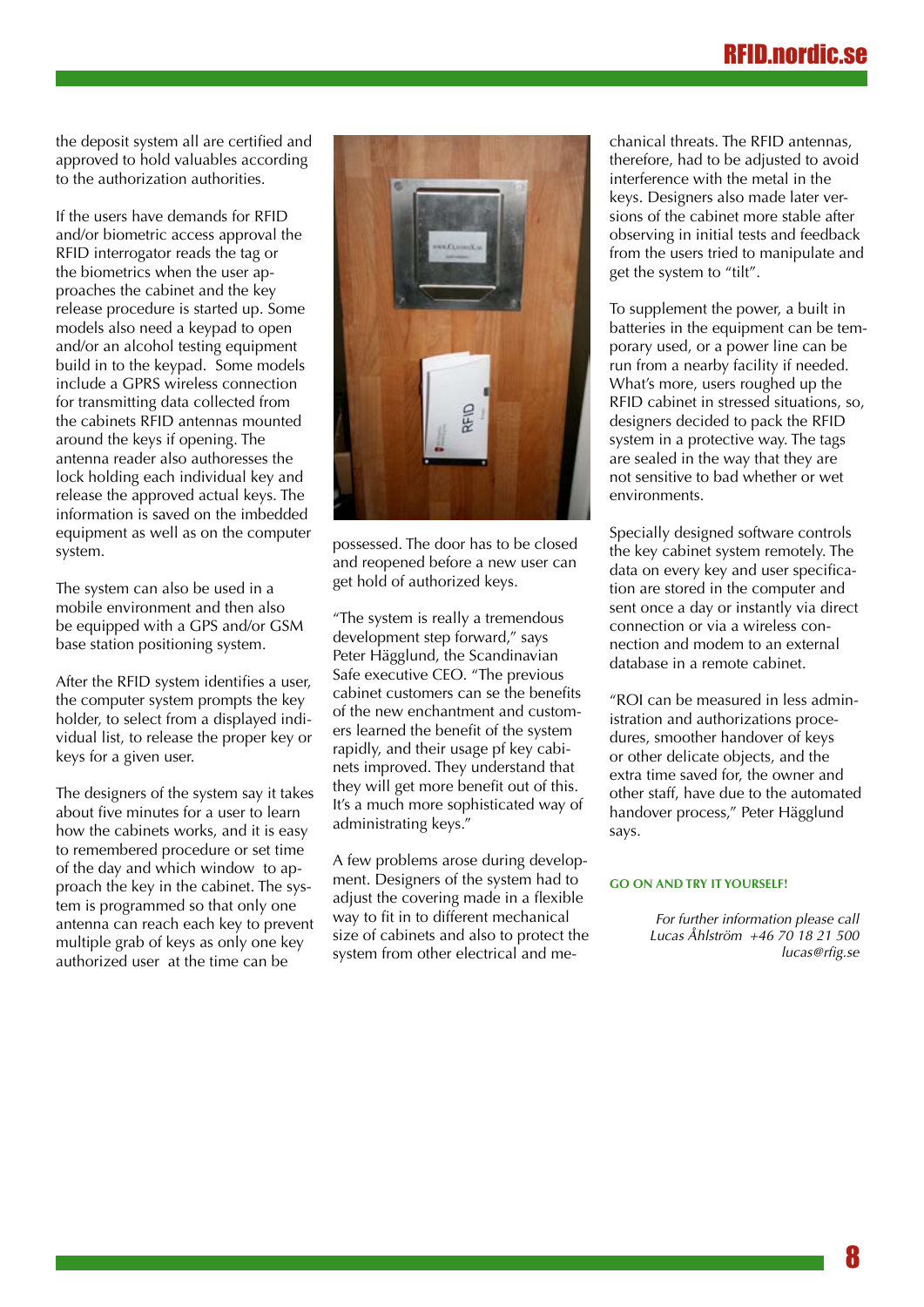# <span id="page-8-0"></span>Mobile payments and consumer information in EACH MANS HAND WITH RFID!

**Now, the mobile phone becomes our time's wallet. Load it with your account/credit cards, use it as key or access card or pre-paid monthly card for public services. Pay the coffee, parking ticket or the theatre only through putting the phone against a paying terminal, without using any buttons on your phone. With higher amounts will you be asked to use your pin code, as you do today when paying with cards (with small amount there will be no need for pin code to be used).**

The solution is called NFC (Near Field Communication) and it's an RFIDtechnology for short reading distance between two units. The "card companies" uses the technology already today for so called contactless payments. You only get close with your card to a paying terminal and the transaction is done.

#### **An entire new market**

NFC in the mobile phone opens up for many exciting solutions, not only as substitute for the plastic cards. It becomes also a perfect information terminal. With a built-in RFID/NFC reader in the mobile phone you can scan of, for example, a cinema poster and automatically get the movie trailer in to your mobile, pay with a SMS for public transportation (with only one button for confirmation) and put the cost on the phone bill. Directions the phone against an RFID-labeled article and get detail information about

materials, production procedures and more. Put the telephone against a timetable and within a second is it transmitted to the phone. Load down your discount coupons from the retail store direct in the mobile and use

Independent analyst predicts that year 2011 there will be between 12 - 30% of all mobile phones that are delivered to be equipped with NFC. The trend can be compared with "blue tooth" that had a careful start but today is



them at the cashier.

Already now, the technology is used by security/guard companies, ski lift's, and the home service, an hotel in London is even useing the phone as your key to the hotel room.

Another small interesting option is that you very simple can program your own tags with help of the phone, to create short commands for the phone etc.

The trend is clear around the world. Japan perhaps has come the longest with that they use mobile phone for payment issues. Exciting installations in Europe can be found in Uleåborg, Vienna and a number Dutch pilot. But the trend is clear, NFC increases rapidly.

First out with NFC solutions in the mobile phone is Nokia that already now sees a considerable increase of NFC.

80% of all mobile phones equipped with this technology.

LearningWell AB is an IS/IT consulting company with long tradition of application development and system integration. The company has also great expertise in RFID/NFC, project management, operational development, risk management as well as to complete solutions and integration. You are welcome to visit us at the RFID EXPO within the Technical Fair October 21-24 in Stockholm Sweden (you will find us at the open RFIDarea) for a demonstration.

> *For more information contact: LearningWell Stockholm Ltd MD, Monica Guttenberg +46 70 621 65 65 NFC competent, Gunnar Ivansson +46 70 332 84 70*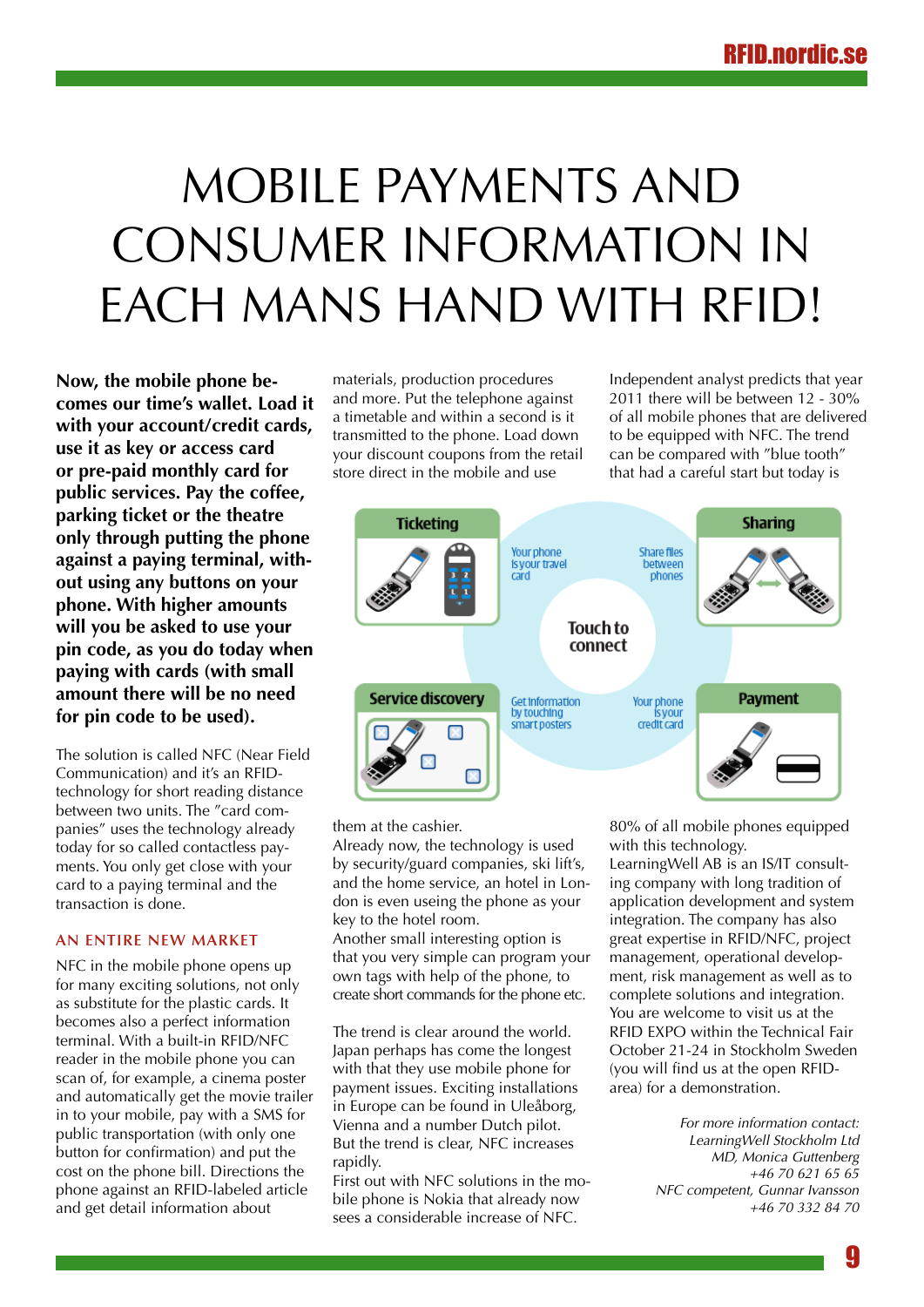<span id="page-9-0"></span>

# More effective environmental work with the new service solution FROM DATFMA

**Förpacknings & tidningsinsamlingen (FTI) has the task of collecting and recycling packages and newspapers in Sweden. They have a nationwide collecting system of 5 800 recycling stations.** 

Together with Datema, FTI has introduced a mobile system with handheld computers from Motorola, MC35, and a new application from Datema to simplify and streamline the cleaning inspections of the recycling stations.

The application allows the supervisor, using the built-in GPS, to receive suggestions on what recycling station they are at. Through a number of forms with questions, the status will be updated and any full containers must be confirmed by a picture taken with the integrated camera. When the inspection is completed the report is directly sent via GPRS to the superior system. If cleaning is required, a working order will be sent to contractors responsible for cleaning and emptying, together with a picture justifying the need.

All reporting is dynamically structured and FTI can change the look of the application of handheld computers and also how the questions and forms should be structured. In the first quarter with the application operating, more than 50 000 reports were carried out across the country.

A direct benefit of the new system is the ability to move from periodized to governed by needs cleaning and emptying.

Earlier, all reporting were performed with pen and paper which were then manually fed into a web form and it could take several days to weeks before the data was updated.

The FTI is responsible for all recycling facilities in Sweden and the local contractors are responsible for the daily management and operation. They work together for the best possible condition of the recycling stations.

> *For more information: Joakim.dahlberg@datema.se*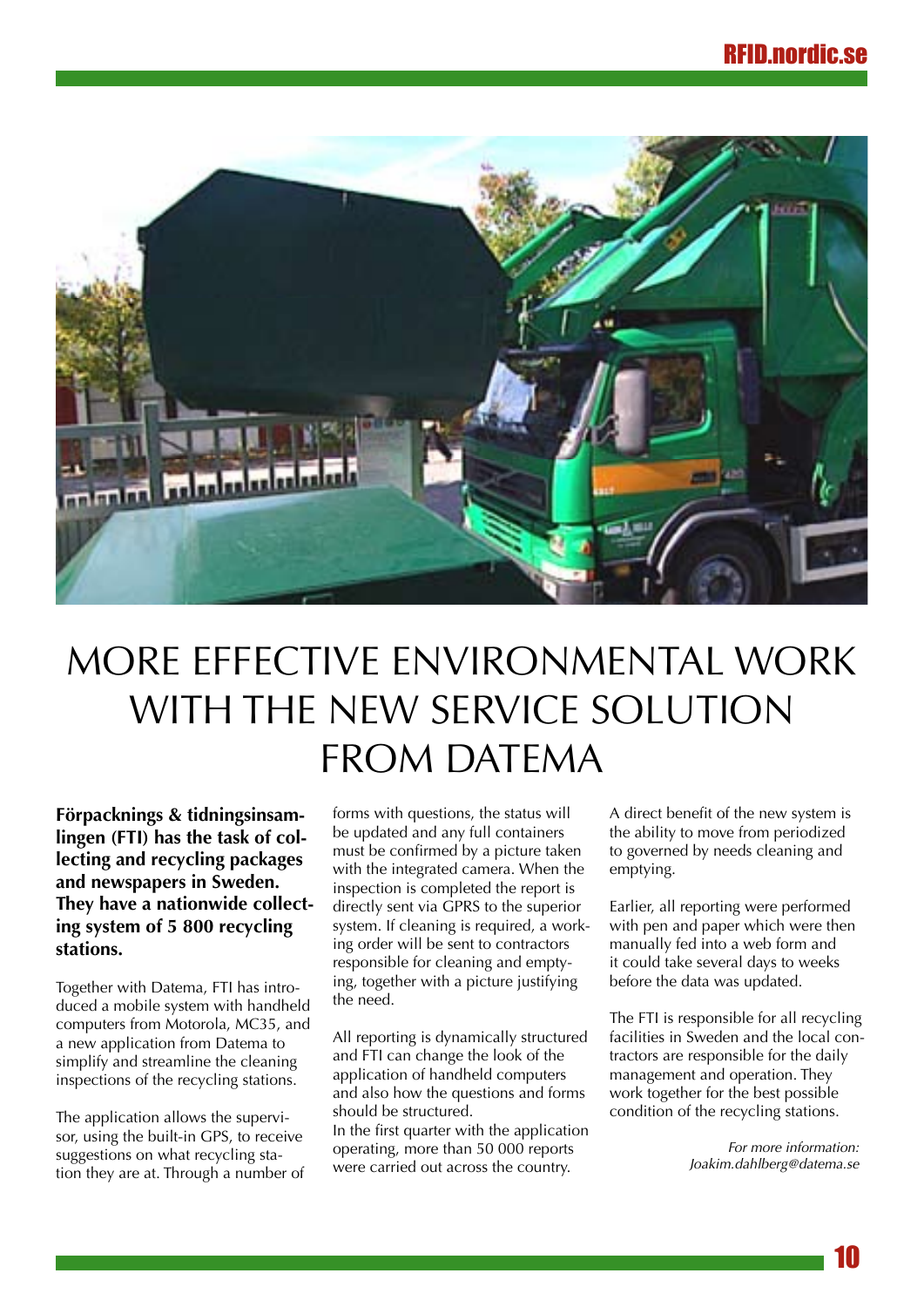# INFO - STICK

<span id="page-10-0"></span>**In many parts of the world, things are changing. It may be global or in the local environment. Commonly this is not a problem to most of us, as we can identify the changes in the environment only by looking around and notice the changes. But for some of our neighbours that may have some disordered life, this makes a different.**



A hole in the sidewalk, a changes in the surface of the road, a necessary new ditch for new pipes , and other temporary bar that need to be manage need adequate information regarding the changes, that may end up in troublesome situation!

Anders Dahlberg IDEBANKEN in Ludvika thought about this when he recognized the tens situation, that a man with hearing and seeing problem, examined at a Pharmacia when he was trying to

find the rights stand, "Why is there not a technology tick that can help this person, and let him know what to expect around the corner"?

Anders did initiate the first drawing for the stick and a project to produce and test the

equipment was with a carbon fibre prestressed plastic solution imbedding a RFID reader.

*"We will 'see' what this* 

*innovation is 'taking' us".*

As the stick has to battery driven the RFID equipment has to be a low powerconsuming device attached to the stick and combined with a electronic box. The size has to be small enough to carry in the pocket or in a handbag. The electronic box is used for transforming the RFID information into a sound signal, a vibration composer or to a speech synthesizer.

It is crucial that the equipment can be in use for several hours, as this device will give the user adequate information throughout a long period of usage providing important information to the user. The estimate of time was about eight hours after charging.

To obtain a maximum solution several frequencies was tested. The system was tested not only in the outside environment but also in shops, public transportation, hospitals and other areas.

The next step was that the total system was communicating with a server

system with high access and reliable and effective personal service interaction. The system should also be able to interact with the public traffic control system to give a clear passage and or

significant time to access and use as an easy *Anders Dalbergs conclusion is;* 

solution could be provided to prevent indacertent or wilful passage at a road crossing!

After signing an agreement, a successful test was performed in cooperation with Almi (state investor) and innovationscentrum. This was done in Sweden and was highly recognised in many newspapers. The product was also the winner of the "innovation of the year" reward at the innovation and technology fare.

Today Anders is co-operating with the stock market company Security Dynamics and the product is estimated to be released in due time before the year 2010. This year has been stipulated at the year of outdoor environment implementation year for disabled people.

These demands are not only stipulated for Sweden but also for the entire EU community.

Anders Dalbergs conclusion is; "We will 'see' what this innovation is 'taking' us".

11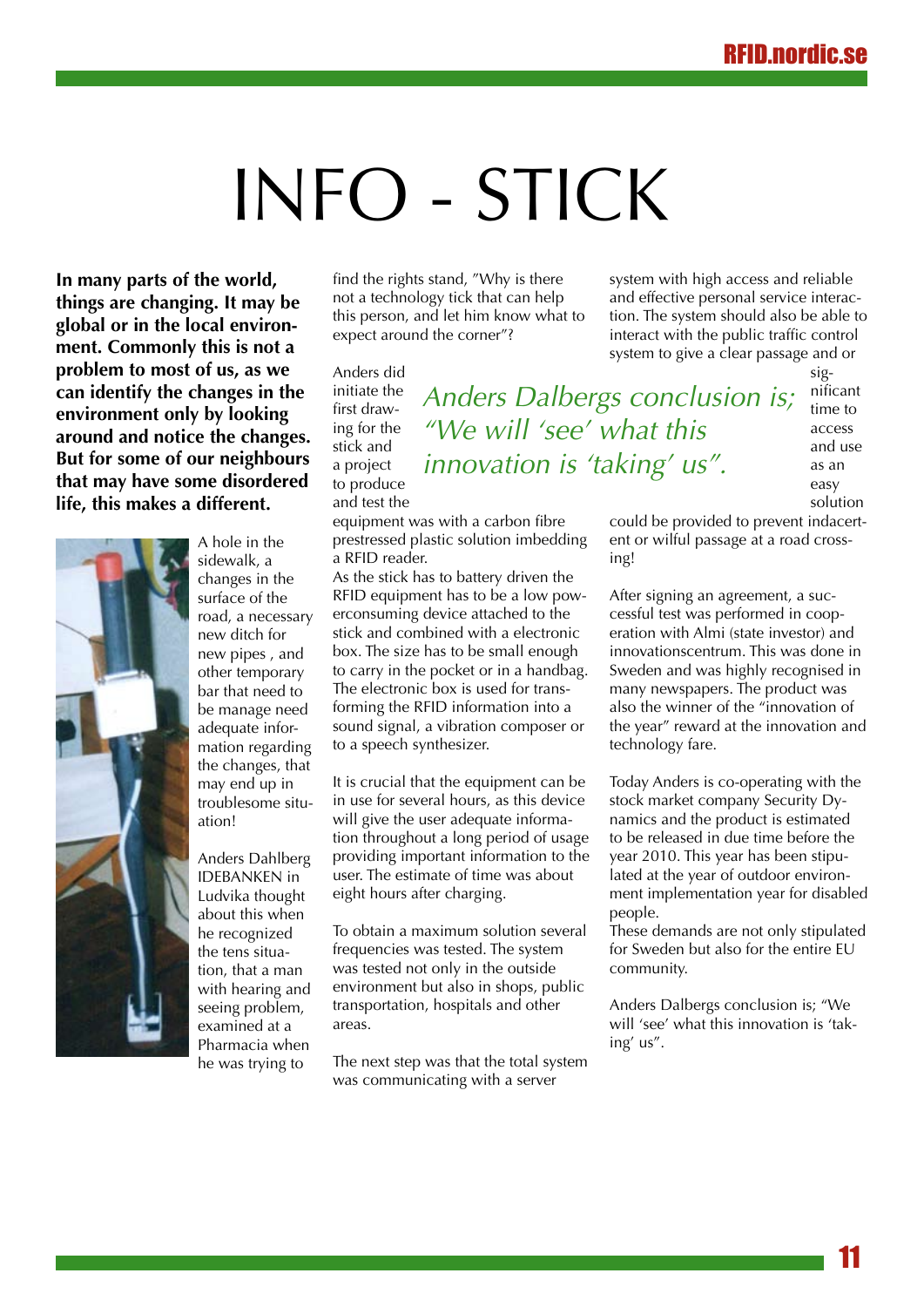# <span id="page-11-0"></span>SOKYMAT AUTOMOTIVE MEETS HARSH environment requirements with tough new transponder

**Reichshof-Wehnrath, Germany, September 3, 2008 – SOKYMAT AUTOMOTIVE GmbH, a global leader in the development, production and sale of RFID components for applications across a range of industries, has developed a new robust transponder for logistics and warehouse management in harsh and demanding environments.**

The new Tough Operation Performance (T.O.P.) disc transponder is ideal for tracing and tracking pallets, kegs, containers and vehicles – as well as tool identification, process control and waste management in heavy industrial and outdoor situations.

Operating at frequencies of 125kHz +/- 6kHz and featuring an RF64 embedded chip, the T.O.P. disc transponder is a significant addition to SOKYMAT AUTOMOTIVE's wellestablished family of transponders for industrial applications, including automotive and access control.

With a diameter of 34mm and reduced thickness of 6.0mm, the new product is suited for industrial applications where resistance to chemicals, shock, vibrations and temperature change – both when operational and in storage – is crucial. In addition, as it comes with a universal hole, it can be used with counter-sunk as well as pan-head screws, suits metal applications and can be supplied with color matching options.

As RFID technology establishes itself as the definitive and most secure form of identification and tracking, SOKY-MAT AUTOMOTIVE is ensuring that market demands are met. Its flexible, fully automated production lines guarantee high quality and fast delivery, while allowing for customization of all tags of the SOKYMAT AUTOMOTIVE range to suit its customer's specific requirements.

*For further information, please contact: SOKYMAT AUTOMOTIVE GmbH Gewerbeparkstrasse 10 51580 Reichshof-Wehnrath – Germany Phone: +49 2265 9919 0 Fax: +49 2265 99 19 11 info@sokymat-automotive.de www.sokymat-automotive.de*

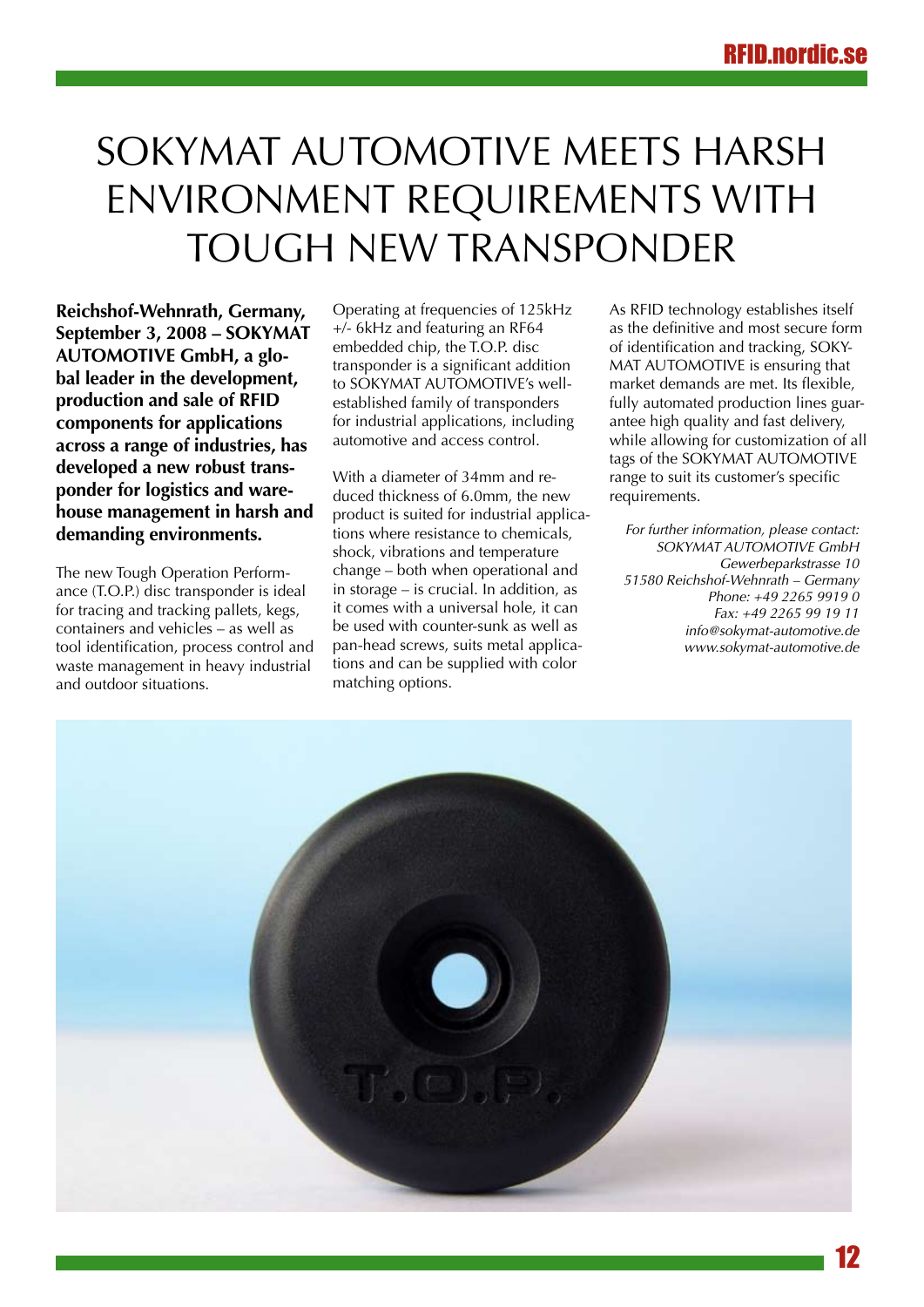<span id="page-12-0"></span>

# RFID NORDIC Scholarship 2008

# *And the nominees are…..*

**Henrik Pålsson & Ola Johansson, Lunds University** Supplychain integration obtained through uniguely labelled gods – and the impact of Auto-ID on logistics performance.

> **Björn Nilsson Chalmers/Halmstad** Towards Energy Efficient Protocols for Active RFID

**Petteri Koivo, EVTEK University of Applied Sciences, Finland** RFID Soluition for Battery Identification

**Zhibo Pang & Maijid B Nejad KTH Royal Inst. Of Technology** TouchMe System – RFID Solution for Interactive Package with Mediated Service

> **Oskar Josefsson, Uppsala University** A Field Service Application

**Anders Banghoj Nielsen, Copenhagen Business School** RFID i Forsyningskaeden

**Naveed Ahsan, Linköping University** Highly Linear Wideband Low Power Current Mode LNA

**Jacob Schaffalitzky de Muckadell, Copenhagen Business School** Use of RFID in the Danish Market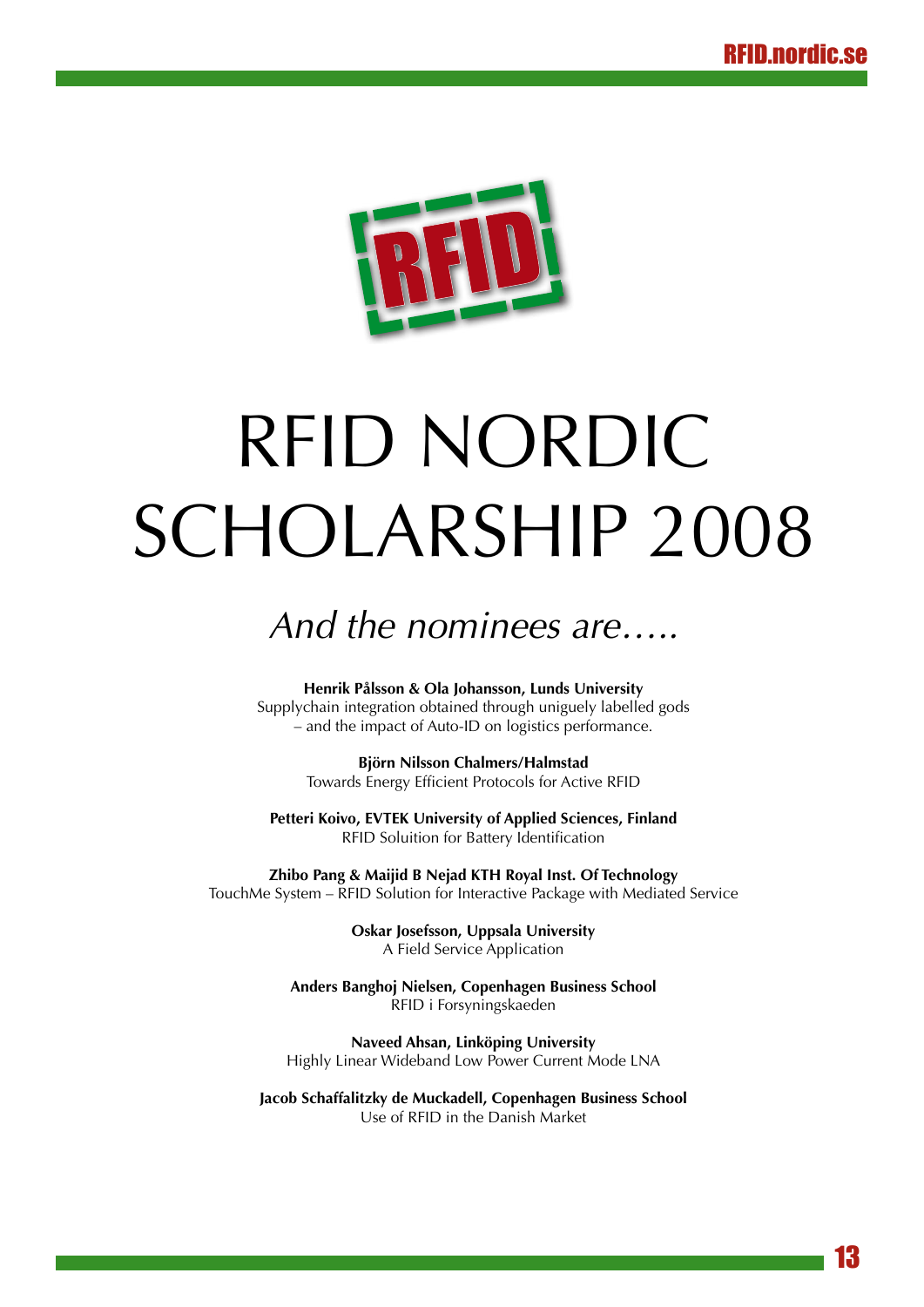

<span id="page-13-0"></span>On the following pages you can find the programme for the International Seminars at RFID EXPO 2008 21-24 of October.

# **Please make your Entrance here:**

[https://www.delegia.com/app/attendee/new\\_registration.asp?ProjectId=569&Regli](https://www.delegia.com/app/attendee/new_registration.asp?ProjectId=569&ReglineId=1726®lineNo=4&ReglinePageNo=1&MenuItemAId=3850) [neId=1726&reglineNo=4&ReglinePageNo=1&MenuItemAId=3850](https://www.delegia.com/app/attendee/new_registration.asp?ProjectId=569&ReglineId=1726®lineNo=4&ReglinePageNo=1&MenuItemAId=3850)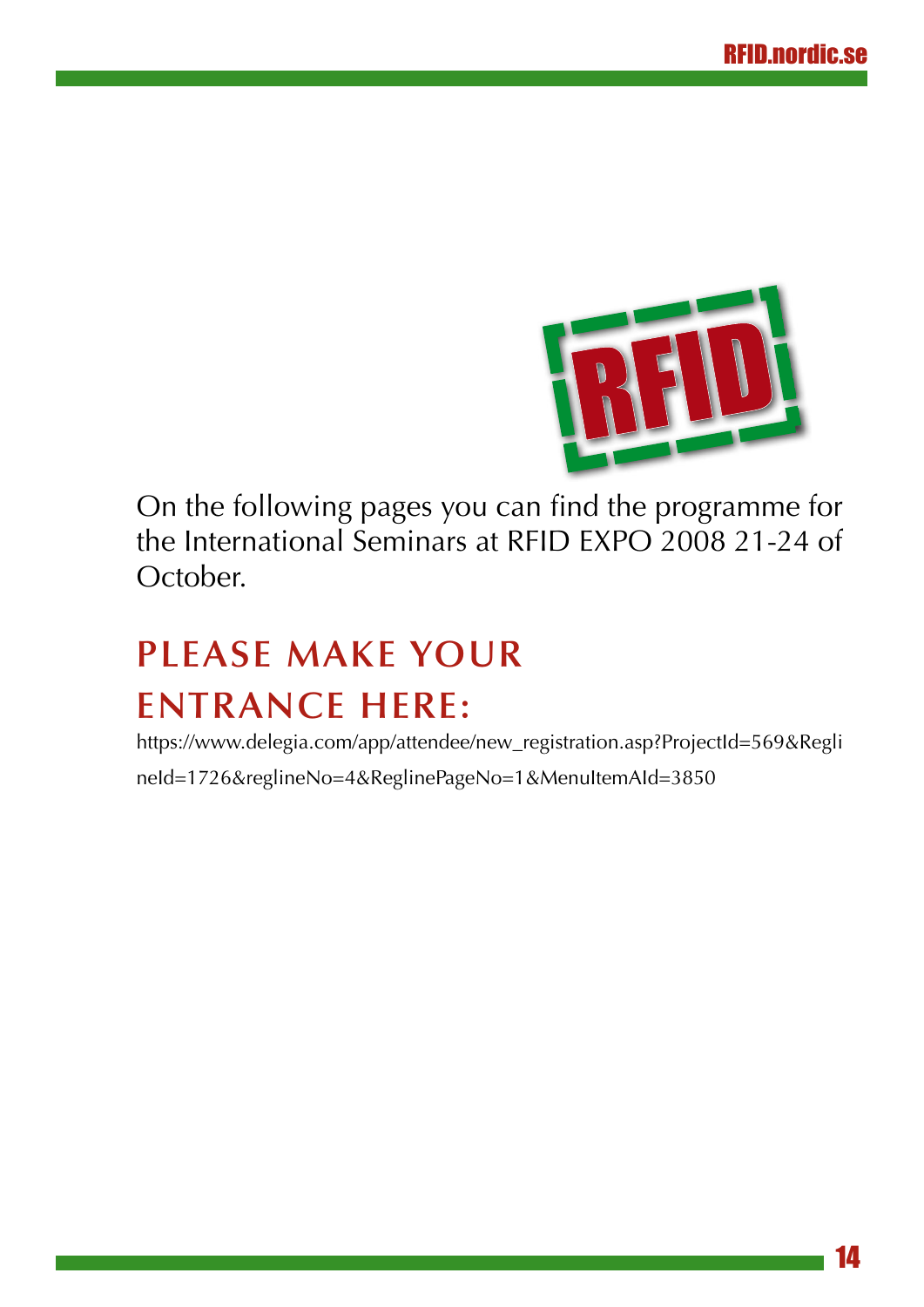# Tuesday - October 21 I Theme: Industry

| 1           | $09.00 - 09.40$ | <b>RFID in maintenance</b>                                              |
|-------------|-----------------|-------------------------------------------------------------------------|
|             |                 | Not only a record of the work carried out, but also total asset manage- |
|             |                 | ment made extremely easy.                                               |
|             |                 | • Alan Jones/EGS Solutions Ltd                                          |
| $\mathbf 2$ | $10.00 - 10.40$ | <b>RFID in logistics today and tomorrow</b>                             |
|             |                 | • Vasumathi Briques/Vice President, Innovation and Pervasive Computing, |
|             |                 | Oracle EMEA                                                             |
| з           | $11.00 - 11.40$ | <b>RFID today and tomorrow</b>                                          |
|             |                 | From an Asian point of view. The U-chip etc.                            |
|             |                 | • Ravi Ahluwalia/Hitachi Europe                                         |

Buffet lunch and coffee in the breaks will be served outside the seminar

| 4 | $13.00 - 13.40$ | How to develop future stars within RFID                                             |
|---|-----------------|-------------------------------------------------------------------------------------|
|   |                 | Effective ways of supporting technology start-ups – the STING experience.           |
|   |                 | Key success factors for taking an innovative technology to a successful             |
|   |                 | export company.                                                                     |
|   |                 | <b>- Case:</b> Scirocco's exciting journey from being a start-up with an innovative |
|   |                 | RFID technology to a listed company with an international network of resellers      |
|   |                 | on three continents.                                                                |
|   |                 | • Pär Hedberg/CEO of STING                                                          |
|   |                 | • Peter Thorander/CEO of Scirocco                                                   |
| 5 | $14.00 - 14.40$ | <b>RFID and MES improve your competitiveness</b>                                    |
|   |                 | RFID solutions for today and examples for tomorrow to ensure greater                |
|   |                 | transparency and improved process quality.                                          |
|   |                 | • Günter Lanzer/Business Manager RFID, Siemens AG                                   |
| 6 | $15.00 - 15.40$ | Automotive solutions for automotive contest excellence                              |
|   |                 | • <b>Herbert Hohman</b> /Vice President, Identec Solutions + Customer               |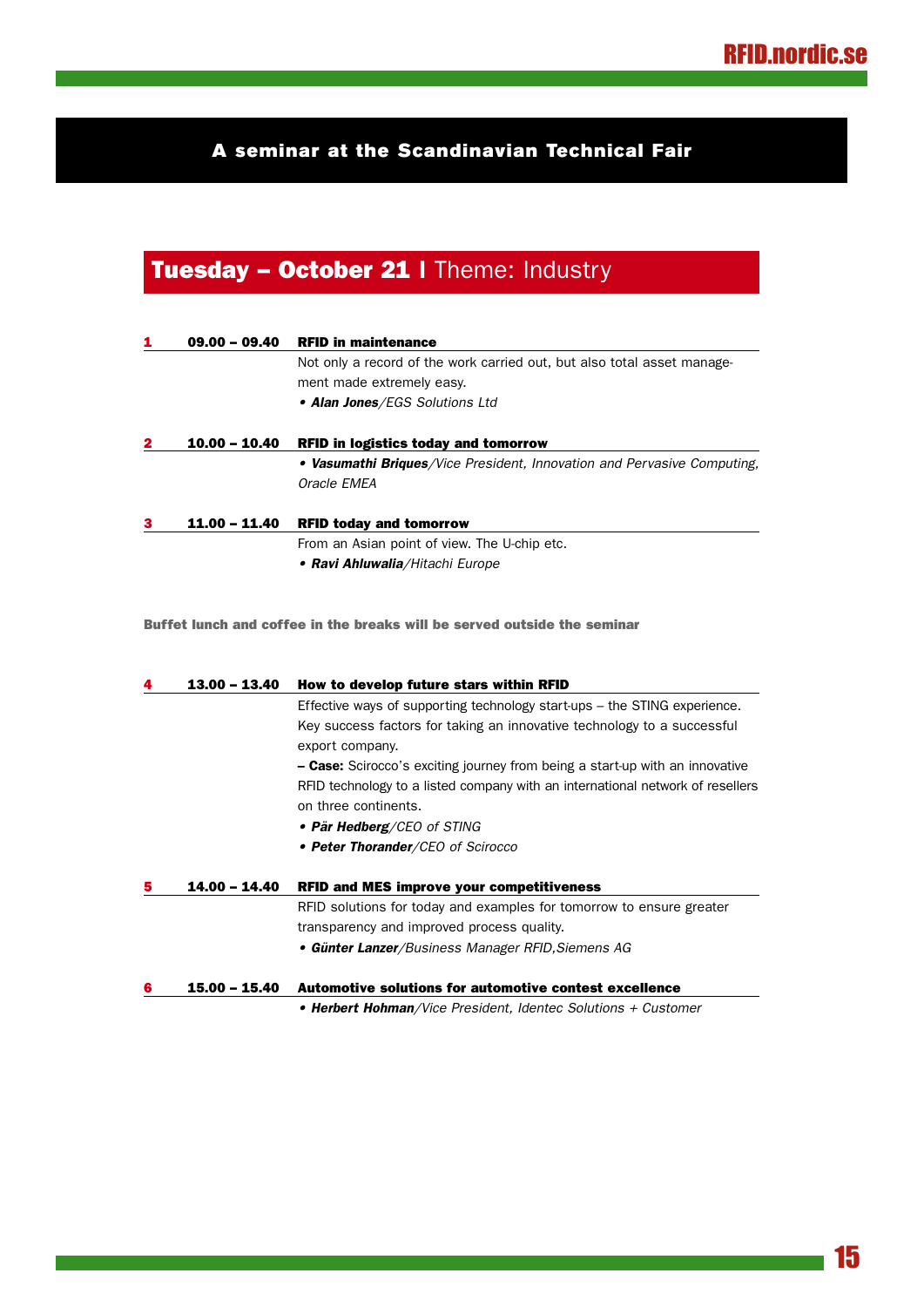# Wednesday - October 22 | Theme: Trade

| $09.00 - 09.40$ | <b>RFID in retail and logistics</b>                                             |
|-----------------|---------------------------------------------------------------------------------|
|                 | Business benefits of mobile UHF RFID in European retail and logistics.          |
|                 | <b>- Cases:</b> Alterbio, Carrefour, Schiphol Airport, Selexys, Asa Book Store. |
|                 | • Atte Kaskihalme/Vice President, Nordic ID                                     |
| $10.00 - 10.40$ | <b>EU policy for RFID</b>                                                       |
|                 | How to preserve people's faith in technology such as RFID, while at the same    |
|                 | time working on the development of RFID-based services. This seminar will       |
|                 | deal with EU policies for RFID.                                                 |
|                 | • Christian Wernberg-Tougaard/Director, Technology-Strategy Operations,         |
|                 | In4Change.com                                                                   |
|                 |                                                                                 |
| 11.00 - 11.40   | <b>RFID in daily use</b><br>Drogantation of olignt conco                        |

Presentation of client cases.

*• Jari Ovaskainen/UPM Raflatac*

Buffet lunch and coffee in the breaks will be served outside the seminar

| 10 | $13.00 - 13.40$ | The role of business angels and venture capital in developing new             |
|----|-----------------|-------------------------------------------------------------------------------|
|    |                 | technology-based companies                                                    |
|    |                 | Swedish Private Equity & Venture Capital Association – promoting an           |
|    |                 | efficiently performing private equity industry in Sweden.                     |
|    |                 | CONNECT Sweden – links entrepreneurs with competence, capital and             |
|    |                 | new markets.                                                                  |
|    |                 | <b>- Case:</b> Swedish Bar Systems – provides the bar and restaurant industry |
|    |                 | with an inventory and control system for monitoring and controlling           |
|    |                 | alcoholic beverages                                                           |
|    |                 | • Marie Reinius/CEO, Swedish Private Equity & Venture Capital Association     |
|    |                 | · Johan Carlstedt/CEO, CONNECT Sweden                                         |
|    |                 | • Richard Gabler/CEO, Swedish Bar Systems                                     |
|    | 14.00 - 14.40   | <b>Status of NFC, current use and examples</b>                                |
|    |                 | • Kari Tuovinen/Business Manager, NOKIA                                       |
| 12 | $15.00 - 15.40$ | The magic mobile and RFID, payments and reading                               |
|    |                 | • Li-Rong Zheng/Professor of Media Electronics, Royal Swedish Institute       |
|    |                 | of Technology (KTH)                                                           |
|    |                 |                                                                               |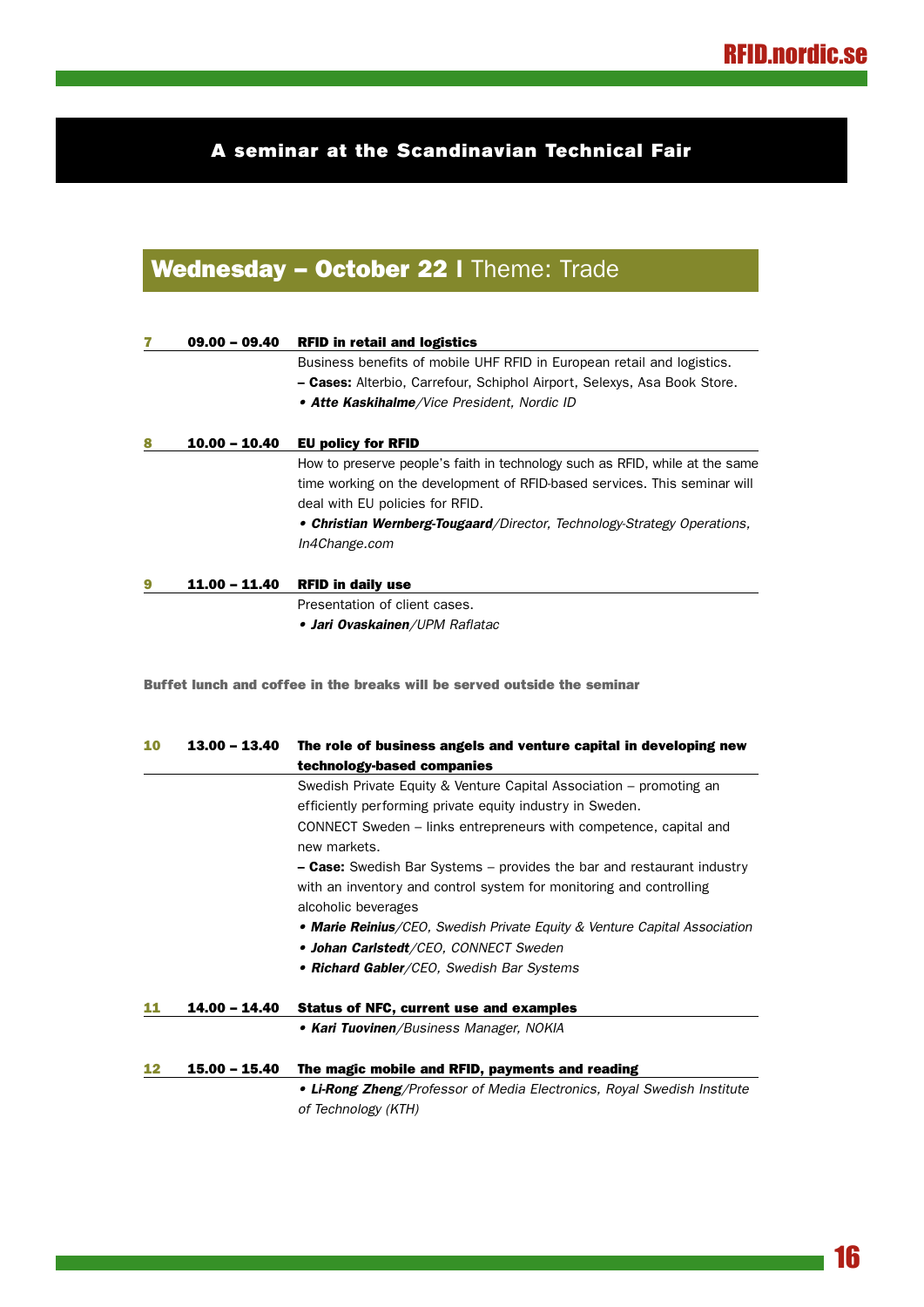## **Thursday - October 23 I** Theme: Services

| 13 | $09.00 - 09.40$ | <b>RFID in Service</b>                                                   |
|----|-----------------|--------------------------------------------------------------------------|
|    |                 | Real life implementations                                                |
|    |                 | • Walter G Höfling/Xpanium                                               |
| 14 | $10.00 - 10.40$ | Traceability and control of recycling containers                         |
|    |                 | Biggest RFID project in Sweden?                                          |
|    |                 | • Anders Hermansson/Bnear IT                                             |
| 15 | $11.00 - 11.40$ | <b>RFID industrial terminals in harsh environments</b>                   |
|    |                 | • Georg Machacek/ttNetcom                                                |
|    |                 |                                                                          |
|    |                 | Buffet lunch and coffee in the breaks will be served outside the seminar |
|    |                 |                                                                          |

| 16 | $13.00 - 13.40$ | <b>Good examples with RFID in Services</b>                               |
|----|-----------------|--------------------------------------------------------------------------|
|    |                 | Consumer benefits, product and service information in a new, mobile way. |
|    |                 | RFID and NFC as helpful tools for the disabled.                          |
|    |                 | • Gunnar Ivansson/Learningwell                                           |
|    | 14.00 - 14.40   | Total control of farming with the help of RFID                           |
|    |                 | And other exciting examples.                                             |
|    |                 | • Roland Johansson/ABC Systems                                           |
| 18 | $15.00 - 15.40$ | RFID in the hands of the passenger                                       |
|    |                 | How RFID can help to extend the ROI in services.                         |
|    |                 | • Lucas Åhiström/RFIG                                                    |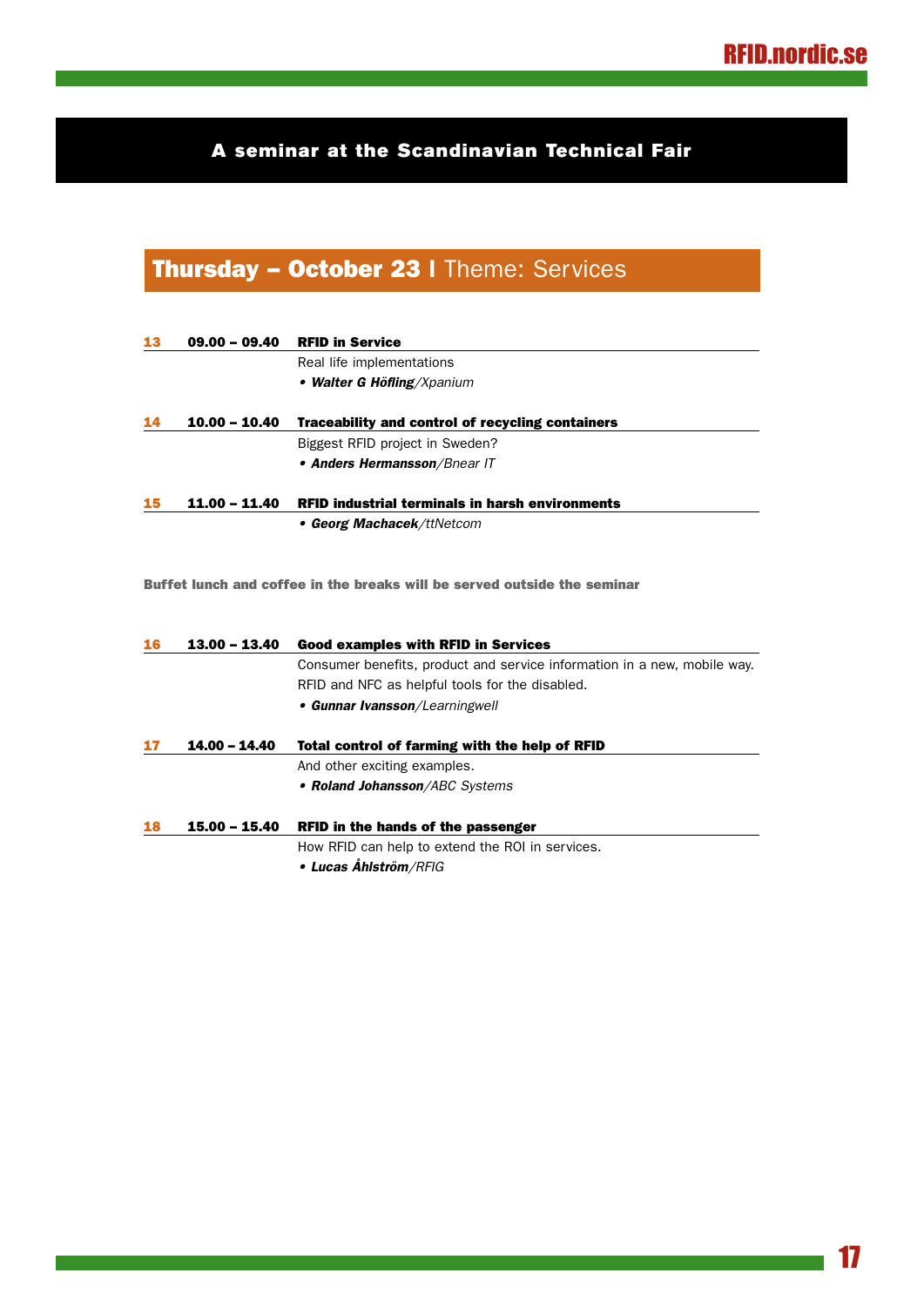## Friday - October 24 I Theme: Auto Industry/Standards

| 19 | $09.00 - 09.40$ | RFID - take control over production and logistics                                                                                                                                                                                                                               |
|----|-----------------|---------------------------------------------------------------------------------------------------------------------------------------------------------------------------------------------------------------------------------------------------------------------------------|
|    |                 | Optimize your resources and make quick decisions for changes, using the                                                                                                                                                                                                         |
|    |                 | right basic data.                                                                                                                                                                                                                                                               |
|    |                 | • Günter Lanzer/Business Manager RFID, Siemens AG                                                                                                                                                                                                                               |
| 20 | $10.00 - 10.40$ | Improved efficiency and visibility in supply chains                                                                                                                                                                                                                             |
|    |                 | with EPCglobal standards                                                                                                                                                                                                                                                        |
|    |                 | EPCglobal standards are increasingly the standards of choice across all                                                                                                                                                                                                         |
|    |                 | sectors. Companies around the world are using EPCglobal standards to im-<br>prove logistics, enhance traceability and optimize production. This presentation                                                                                                                    |
|    |                 | shows the benefits of using global standards when implementing RFID by<br>highlighting examples from various sectors.                                                                                                                                                           |
|    |                 | • Alice Mukaru/GSI                                                                                                                                                                                                                                                              |
| 21 | $11.00 - 11.40$ | RFID in large-scale vehicle logistics services - Assistor case                                                                                                                                                                                                                  |
|    |                 | Digia has provided the Assistor car logistics company with a new, realtime<br>vehicle logistics management system. In this system, RFID technology<br>contributes to the efficient handling of vehicles in demanding environments,<br>such as in large harbours and warehouses. |
|    |                 | • Petri Anttila/Director Offering and New Business Development, Digia Plc                                                                                                                                                                                                       |
|    |                 | Buffet lunch and coffee in the breaks will be served outside the seminar                                                                                                                                                                                                        |
| 22 | 13.00 - 13.40   | RFID in the production process of the Nokian Tyres                                                                                                                                                                                                                              |
|    |                 | Nokian Tyres has taken an RFID-based Manufacturing Execution System                                                                                                                                                                                                             |
|    |                 | into service in their tyre production process. The new system is used in                                                                                                                                                                                                        |
|    |                 | planning, tracking and controlling the tread component production at the                                                                                                                                                                                                        |
|    |                 | Nokian Tyres production plant in Nokia, Finland.                                                                                                                                                                                                                                |
|    |                 | • Representatives from EB, Trackway and Confidex                                                                                                                                                                                                                                |

| 23 | 14.00 - 14.40   | <b>Warehouse logistics and RFID</b> |
|----|-----------------|-------------------------------------|
|    |                 | Examples and ideas                  |
|    |                 | • Stefan Bertling/ELSE              |
| 24 | $15.00 - 15.40$ | <b>Standards</b>                    |
|    |                 | • Olle Hydbom/RFID Constructors     |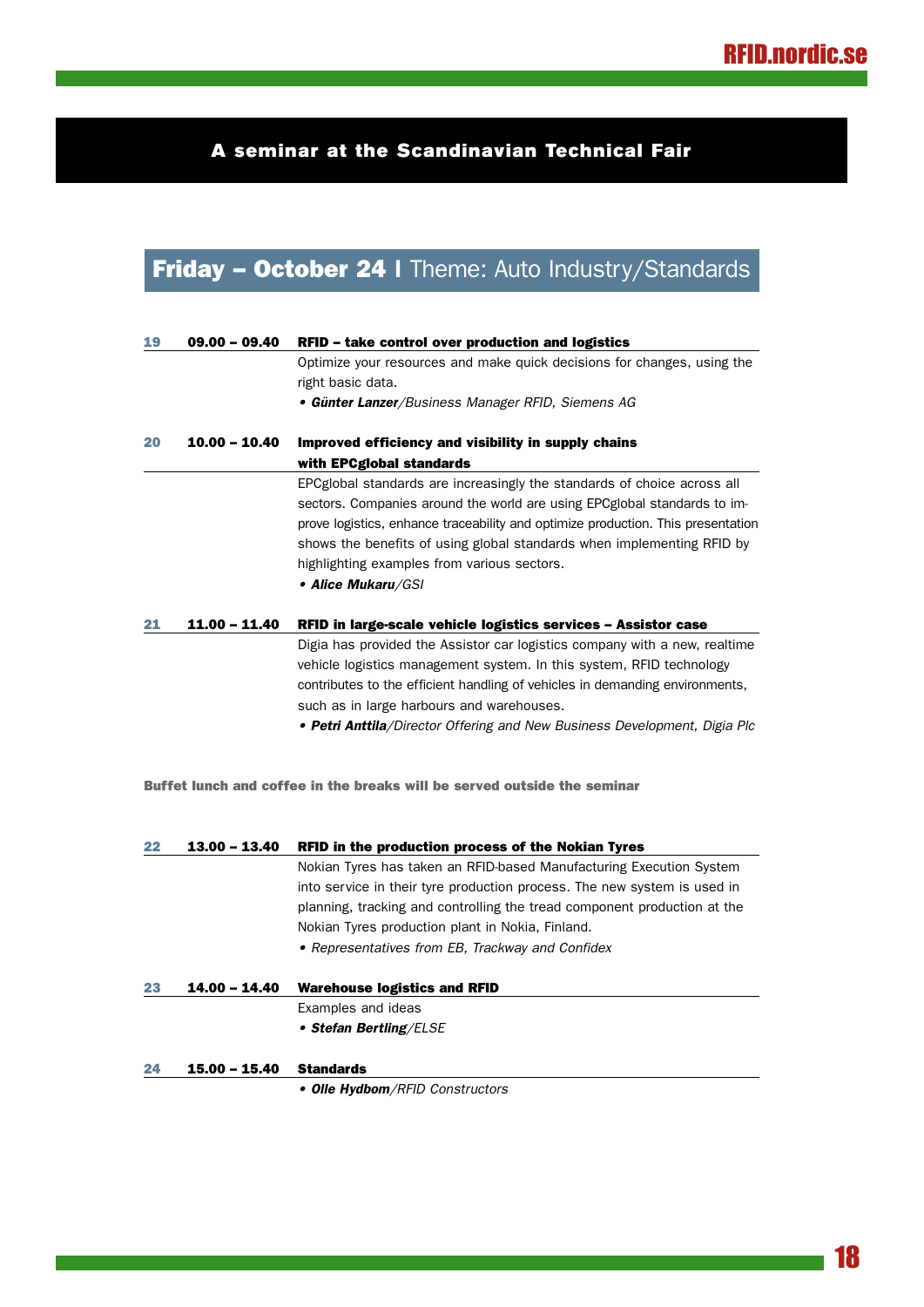## RFID.nordic.se

# Contact RFID Nordic organisation

*Associated:* **AMD** Leif Nordlund +46 8 562 540 61

#### **Assa Abloy ITG**

Björn Norinder Storängsvägen 25 115 42 Stockholm Tel 08 667 25 00 Fax 08 667 25 40 Mobile 070 657 46 49 Email bnorinder@aaitg.com http://www.acg-id.com

**ACSC International**

Birgitta Hansson Box 119, 599 23 Ödeshög Tel 0144 10 000 Fax 0144 100 82 Mobil 0706 42 42 88 birgitta.hansson@acsc

#### **ADAGE Solutions**

Juha Rajala Box 10021, 952 27 Kalix Tel 0923 668 81 Fax 0923 668 88 Juha.rajala@adage.se

*samarbete med:* **AIM Denmark** Arne Rask, ordförande ar@logisys.dk

#### *samt* **AIM Europe** milagros@aimglobal.org

#### **AdhTech AB**

Peter Nilsson Box 22023 250 22 Helsingborg Tel 042-25 60 21 Mail contact@adhtech.se www.adhtech.se/

#### **Areff Systems AB**

Fredrik Martinsson Verkövägen 102, 371 65 Lyckeby Tel +46 455 61 66 02 Mobil +46 733 526102 Mail fredrik.martinsson@areff.se

#### **AVISTA TIME**

Ulf Gullstedt Färögatan 33 164 51 Kista Tel 08 545 705 16 Mobil 070 663 78 00 ulf.gullstedt@avistatime.com

#### **BnearIT AB**

Spantagatan 2 973 46 Luleå +46 920 211 800 anders.hermansson@bnearit.se

#### **BIOETT**

Scheelevägen 19 A SE-223 70 Lund, Sweden Tel 046 286 39 30 Fax 046 286 39 40 olle.hydbom@bioett.com

**BOLIDEN Mineral AB** Kjell Johansson Box 85, 982 21 Gällivare Phone +46 970 735 34 Kjell.h.johansson@boliden.com

#### **CAPGEMINI**

David Glans Gustavslundsvägen 131, Box 825 161 24 Bromma Mobil 0736 737355 david.glans@capgemini.se

#### **Civil ID Systems**

Pierre Wincent Box 933, 194 29 Upplands-Väsby Tel +46 8 626 85 60 Pierre.wincent@civilidsystems.com

#### **CombiQ AB** Gjuterigatan 9 Science Park

553 18 Jönköping Tel +46 705 74 04 72 torbjorn@combiport.se

#### **CONFIDEX LTD** Torbjörn Andersson

Haarlankatu 1, 33230 Tampere, Finland +46 768 530 130 (mobile) +358 10 424 4100 (office) Skype ID: lakselva torbjorn.andersson@confidex.net www.confidex.fi

#### **CUB Systems i Täby AB**

Urban Engström Ella Gårdsvägen 40 A, 187 45 TÄBY Tel 08 638 88 50 Fax 09 758 39 70 0705 70 90 80 urban.engstrom@cubsystems.se

#### **DATAFÅNGST svensk AB**

Brännögatan 9A, 211 24 Malmö Lars Enoksson Mobil +46 709 41 67 87 Lars.enkosson@datafangst.se

#### **DATEMA**

SolnaStrandväg 98 Mobil: 0708 89 74 85 Tel 08 517 150 80 (00 vx) Fax 08 28 77 05 joakim.dahlberg@datema.se

#### *I samarbete med:* **Eforum i Standard** Postboks 242, 1326 Lysaker Tel 67 83 86 93 post@eforum.no

**Electrona-Sievert AB** Erik Surén Gårdsvägen 4, 169 70 SOLNA Tel 08 447 31 00 erik.suren@electrona.se

#### **ELGAB**

Lars-Göran Johansson Atlasvägen 777 34 Smedjebacken Tel +46 240 760 20 l-g.johansson@elgab.se

#### **ESCS AB,**

christer@escs.se Heberg117, 31196 Heberg Besök Skreavägen 5 0346-13075.,0705088403 www.escs.se

#### **ExpoIT24**

leif.ewald@expoit24.se +46 70 639 48 34 www.expoit24.se

#### **FERROXCUBE**

Rolf Lindgren 177 56 Järfälla Tel +46 8 580 119 74 Rolf.lindgren@ferroxcube.com

#### **FlexLink**

Anders Pihl Kullagergatan 50 415 50 Göteborg Tel 031 337 31 00 Mobil 0705 90 40 34 Anders.pihl@flexlink.com

#### **FREE2MOVE**

Dan Hellgren Serlingsgatan 7 302 48 Halmstad Tel 035 15 22 60 dan.hellgren@free2move.se

#### **Handelsbanken**

Henrik Sirborg Tegeluddsvägen 31 115 82 Stockholm Mobil 070 - 53 156 34 hesi02@handelsbanken.se

#### **HP**

Kent Roger Wistam Gustav lll Boulevard 36 169 85 SOLNA Tel 08 524 910 00 kent-roger.wistam@hp.com

#### **IDENTEC SOLUTIONS**

Blekingegatan 3 554 48 Jönköping Tel +46 36 13 50 80 Fax+ 46 36 13 51 80 Mobil +46 708-139454 aboman@identecsolutions.com

#### **IDENTEC SOLUTIONS Norway AS**

(formerly Wtek AS) Skarpengland 4715 ØVREBØ, Norway Phone: +47 38 13 91 53 Fax: +47 38 13 96 91 Mobile: +47 951 16 047 E-Mail: mona@identecsolutions.no

#### **INTERMEC**

Fredrik Lindqvist Vendevägen 85 B 182 91 Danderyd Tel 08 622 06 57 fredrik.lindqvist@intermec.com

#### **KGM Products**

Box 2048 350 02, VÄXJÖ Kurt Olsson Tel /fax 0470-77 91 51 Mobil 070-516 73 29 kgm@tele2.se

#### *I samarbete med:* **Kompetansenettverket eforum**

i Standard Norge August Nilssen Prosjektleder Tlf dir: 67838689 Mobil: 90140566 http://www.eforum.no/

#### *I samarbete med:*

#### **KTH Information and Communcations Technology** LI-Rong Zheng

Box Elctrum 229 164 40 Kista +46 8 790 4104 lirong@imit.kth.se

#### **LearningWell**

Cylindervägen 18 Box 1113, 131 26 NACKA STRAND +46 70 332 84 70 gunnar.ivansson@learningwell.se

#### **LITIUM**

Hans Börjesson Gjuterigatan 9 553 18 Jönköping Tel +46 704 21 04 04 hans.borjesson@mapps.se

#### **Logopak Systems AB**

Lilla Bommen 1 SE-411 04 Göteborg Tel 0 31 - 700 12 30 mobile: 0709 - 67 84 70 fax: 031 - 15 12 01 mail: LThuring@Logopak.se web: www.logopak.se

#### **MECTEC Elektronik AB**

Joachim Holgersson Agnesfridsvägen 189 S-213 75 Malmö Tel 040 689 25 01 (Direct) Mobil 070 354 75 01 (Mobile) Växel 040 689 25 00 (Switchboard) Fax 040 689 25 25 (Fax) joachim.holgersson@mectec.se http://www.mectec.se

*Associated:* Björn Söderberg Mobil 073 805 09 00 Bjorn.soderberg@kiwok.com

#### **MENTOR ONLINE**

Lars Nordmark Tel 042 490 19 17 Fax 042 490 19 99 Mobil 0709 75 99 42 Mats.b@mentoronline.se

#### **MODULSYSTEM**

Torbjörn Henryson Tel 08 506 30 115 Torbjorn.henryson@modulsystem.se

#### **MOTOROLA Enterprise Mobility**

Jonas Folkesson Solna Strandväg 78, 171 26 Solna +46 8 445 29 23 Mobil +46 733 35 29 23 Jonas.Folkesson@motorola.com

#### **NILÖRNGRUPPEN AB**

Per Wagnås Box 499, 503 13 Borås Tel +46 33 700 88 53 Mobile +46 70 915 18 67 Per.wagnas@nilorn.com

**continue >>**